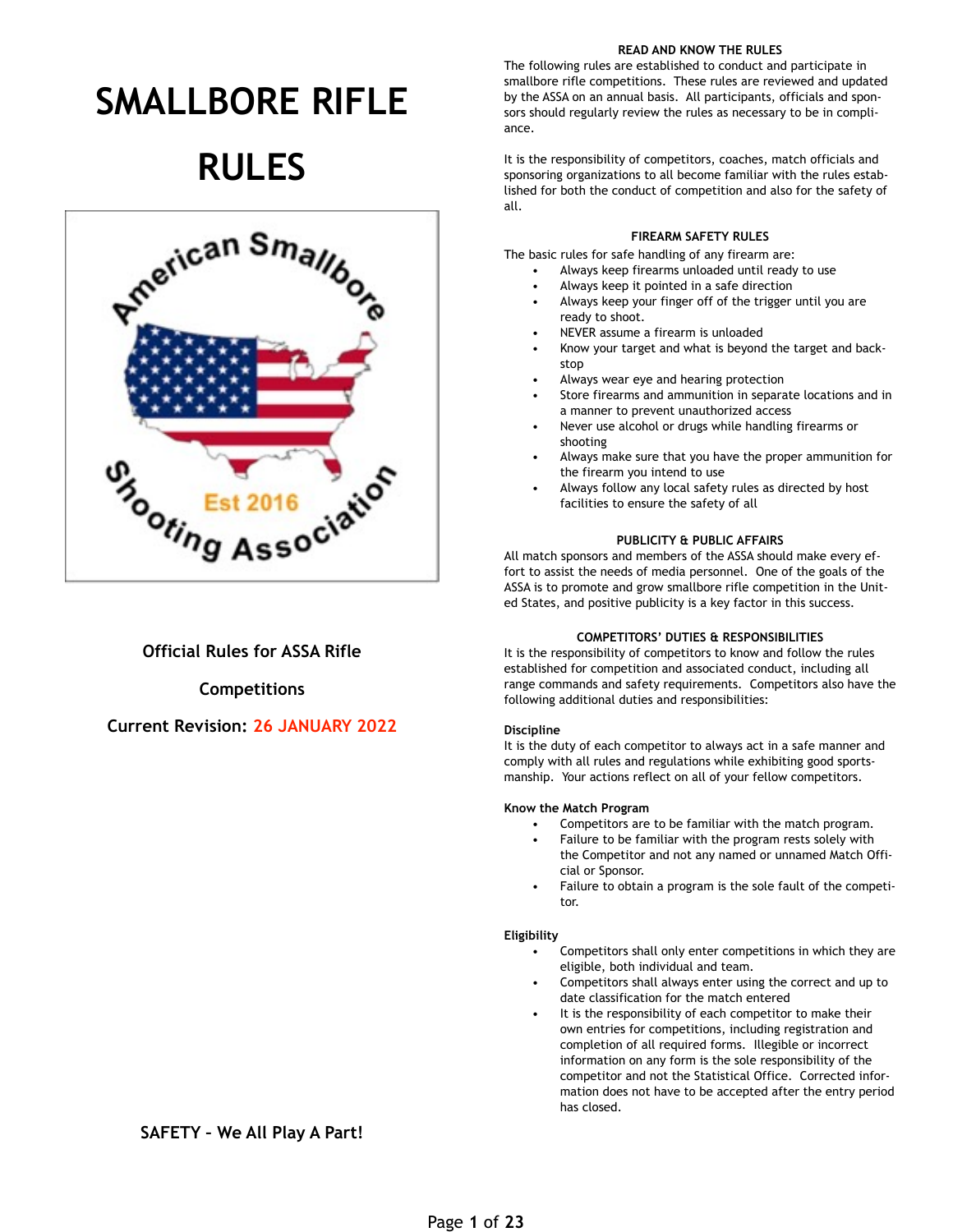#### **Squadding**

- It is the duty and sole responsibility of the competitor to obtain their entry information / packet and/or assigned squadding for each match
- Arrive in ample time to register, prepare and fire each match on their assigned firing point.
- Squadding errors should be immediately reported to the Statistical Officer.

#### **General Competitor Responsibilities (Without Exception)**

- Competitors shall have a general knowledge of the current ASSA rules that apply to their disciplines
- Use of an Open Bolt Indicator (OBI) or Empty Chamber Indicator (ECI) is mandatory at all ASSA matches
- NO competitor shall load a rifle except on the firing line and after the Range Officer gives the appropriate command to do so.
- All competitors shall unload their rifles immediately upon the command to CEASE FIRE and insert their OBI / ECI
- Ensure that all equipment meets the current rules and match conditions. If in question, equipment should be submitted to the Match Director for compliance evaluation prior to the start of the match.
- Ensure that the competitor's positions are legal per the current rules
- Properly secure the correct target (and backer when required) for the match and/or stage being fired. Loss of target(s) due to improper or inadequate methods to secure it to the frame is the sole responsibility of the competitor.
- Do not alter or mark any targets such that it can be easily identified or become an advantage. This includes use of target clips that are not black or standard metallic finish. Such targets may be disqualified by the Range Officer or Match Director.
- Competitors are responsible for keeping the time for their fired stages. Range personnel can provide the remaining time if requested but are not to announce time during a match as to not disturb competitors.
- Competitors are NOT allowed to insert or use any type of scoring gage on any target – their own or a target of a fellow competitor. Only official match scoring personnel are allowed to use scoring gages on the targets.
- Monitor and check the accuracy of their scores as posted by the Statistical Office and inform the appropriate match personnel of errors
- Be a courteous competitor and clear the firing point of equipment as quickly as possible during matches which are conducted with multiple relays. This is to be done in a safe manner with respect to the shooters on either side of one's firing point.
- Police empty brass from the firing point at the conclusion of the match, unless directed otherwise by the Range Officer
- Immediately notify the Range Officer if one shoots a crossfire or receives one onto their own target

Continued violation of rules, even after being warned, may result in competitors being disqualified for the competition with no refund of entry fees. Shooters disqualified for significant and constant violation of safety protocols or the rules will be reported to the ASSA for additional review and action as necessary.

#### **RANGE ETIQUETTE**

The following are general courtesies that should be extended to fellow shooters during the course of a match. If you demonstrate your courtesy to your fellow shooters, it will be returned in kind.

Seasoned competitors should coach new and younger shooters on how to be courteous shooters.

• NEVER HANDLE FIREARMS WHILE PERSONNEL ARE DOWN RANGE.

- When there is more than one (1) relay, competitors should remove their equipment quietly from the line only once the competitors to the immediate left and right have completed firing.
- Only conduct conversations behind the ready line and at a low volume.
- When cease fire is called, quickly remove all remaining equipment from your firing point to allow others to have enough time to bring their equipment forward for the next relay.
- Do not waste time down range. Change your target and backer (if applicable) and return behind the firing line as quickly as possible.
- Competitors are to police their firing point for empty brass, trash, etc. when they have completed firing, unless specific instructions have been provided by the Range Officer.

#### **1. EQUIPMENT & AMMUNITION**

- 1.1. This section defines the authorized ammunition and equipment that are to be used in ASSA competitions. When alternate types of equipment are shown, the least restrictive conditions apply unless the match program sets forth limitations.
- 1.2. Any Rifle A rifle authorized for use in smallbore rifle matches using cartridges commercially identified as the .22 Long Rifle and as follows:
	- 1.2.1. There are no restrictions on barrel length or overall weight of the rifle (including sights and any accessories).
	- 1.2.2. Any safe trigger is allowed, with the exception of release triggers.
	- 1.2.3. No part of the rifle or accessory may extend more than 3 inches beyond the rear of the shooter's shoulder.
	- 1.2.4. A buttplate in compliance with ASSA rules may be used.
	- 1.2.5. The same rifle must be used throughout all stages of any one match, except:
		- 1.2.5.1. An aggregate match
		- 1.2.5.2. A case of a malfunctioning or disabled rifle. Competitors may only change rifles after confirmation of the disabled or malfunctioning rifle by the Range Officer.
	- 1.2.6. All rifles must be equipped with a trigger guard that effectively blocks accidental discharges. Lack of an effective trigger guard constitutes an unsafe rifle, which disqualifies that rifle for use in ASSA competitions.
- 1.3. Sights
	- 1.3.1. Any type of sighting device that can activate the firing mechanism is prohibited.
	- 1.3.2. Metallic
		- 1.3.2.1. Non-corrective: Any metallic sighting system which provides a method of aiming 2 separate visible sights mounted on the rifle. This type includes tube sights and non-magnifying color filters.
		- 1.3.2.2. Corrective: Same as (1), except that a lens or system of lenses may be included in the system and physically attached. Note that the lens or lenses may not contain an artificial aiming reticle or reference at the focal plane of the lens or system of lenses. Corrective lenses in frames worn as eyeglasses are not considered "corrective" metallic sights.
	- 1.3.3. Telescopic
		- 1.3.3.1. Any sighting system that consists of a lens or system of lenses with an aiming reference or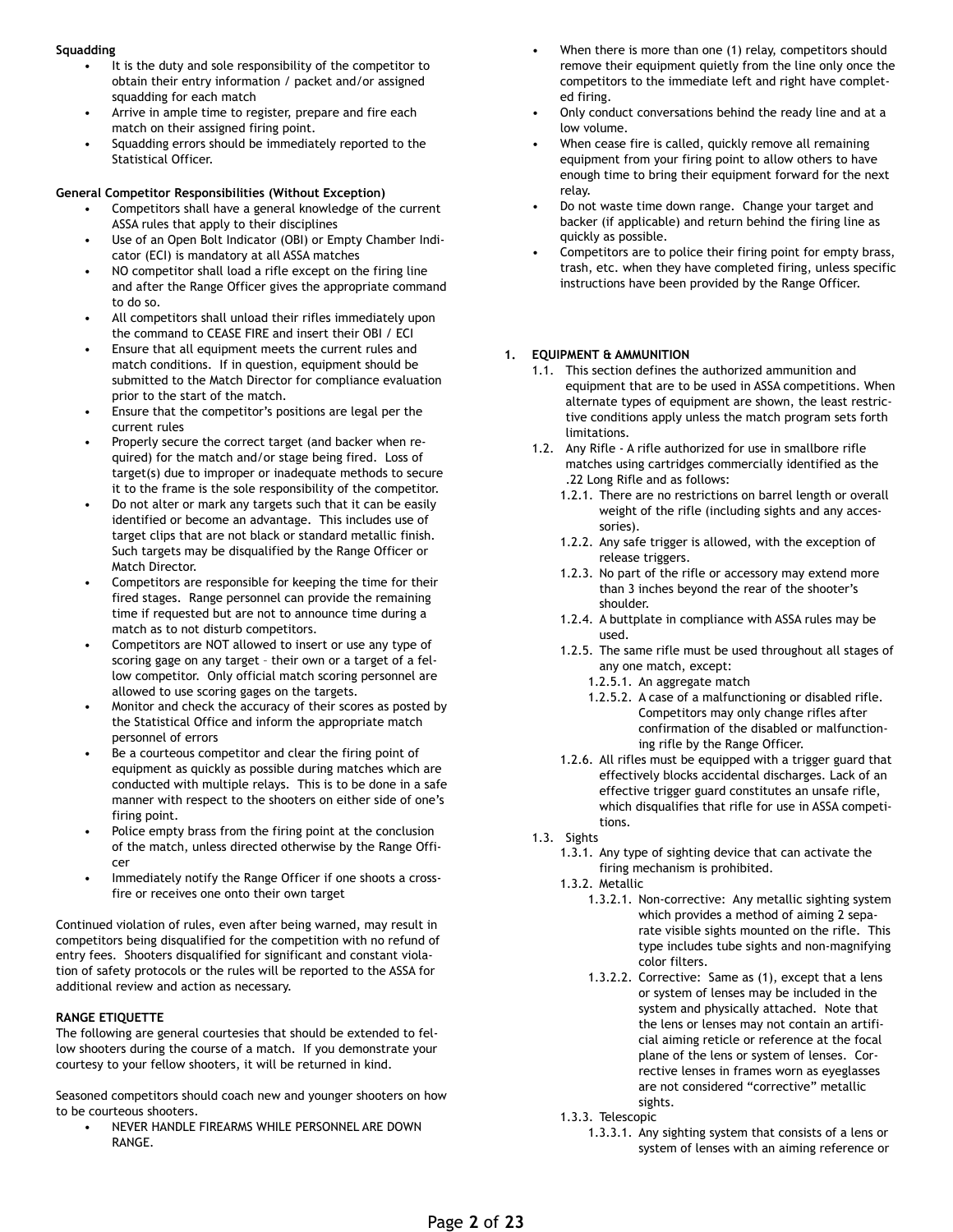reticle at the focal plane of a lens or system of lenses.

- 1.3.4. Any
	- 1.3.4.1. Any sighting system with no restriction on type of construction.
- 1.4. Spotting Scopes
	- 1.4.1. The use of a telescope to see fired shots is permitted. It may be positioned forward of the shooter's forward shoulder (Rule 9.9) but not come into contact with the shooter forming any type of artificial support. This includes the stand for the spotting scope.
- 1.5. Shooting Kits
	- 1.5.1. The shooting kit may not be placed forward of the shooter's forward shoulder on the firing line, except that in the standing position a shooting kit, table, or stand may be used as a rifle rest between shots.
	- 1.5.2. The shooting kit, table, or stand may not be of such size and construction as to interfere with shooters on adjacent firing points or to constitute a wind break (Section 4.8).
	- 1.5.3. Personal Wind Indicators
		- 1.5.3.1. Competitors may use personal wind indicating devices (such as "windmills" or flags) at the firing line.
		- 1.5.3.2. The personal wind indicator is to be placed within 2 feet (24 inches) of the forward edge of the firing line. (See Rule 4.8.8.5)
		- 1.5.3.3. Personal wind indicators may not interfere with operation of the range or with other competitors. (See Rule 4.8.8.5)
	- 1.5.4. Shooting Mat
		- 1.5.4.1. A ground cloth or mat may be used as long as it is not constructed or used to provide artificial support.
		- 1.5.4.2. More than one (1) mat can be used at one time to provide additional padding under the shooter for comfort.

#### 2. **General Equipment Regulations**

#### 2.1. Gloves

- 2.1.1. Gloves may be worn on either or both hands, but are not allowed to create a form of artificial support.
- 2.2. Shooting Coats
	- 2.2.1. Coats can be constructed of natural or man-made materials and are permitted in all events. Lining is optional, however if present it may be smooth or quilted.
	- 2.2.2. Non-slip material may be located on the shoulder, elbows and on the area where the sling rides on the back side of the arm.
	- 2.2.3. A button, hook or strap may be placed on the sleeve of the shooting coat to support the sling loop that is placed on the upper arm.
- 2.3. Shooting Pants
	- 2.3.1. Pants can be constructed of natural or man-made materials and are permitted in all events. Lining is optional, however if present it may be smooth or quilted.
	- 2.3.2. Non-slip material may be located on the knees to aid in sitting and kneeling positions.
- 2.4. Padding
	- 2.4.1. Shoulder pads, sling pads and elbow pads are allowed while shooting but are now allowed to provide artificial support.
- 2.5. Slings
	- 2.5.1. Slings are allowed to be used in the prone, sitting and kneeling positions, but are expressly illegal for the standing position.
	- 2.5.2. The sling can be attached to a maximum of one point on one arm and one point on the rifle.
- 2.5.3. When under tension, the sling cannot touch any portion of the rifle stock, except the handstop and/ or sling swivel.
- 2.5.4. Sling cuffs and sling pads are permitted. (Note: In some instances, the excess length of sling may make incidental contact with the rifle, however it cannot be such that it facilitates additional artificial support.)
- 2.6. Palm Rest
	- 2.6.1. A palm rest is an accessory used in the standing position. It is attached to the underside of the forearm and assists to support the rifle with the forward hand and arm.
- 2.7. Kneeling Roll
	- 2.7.1. A cylindrical cushion that is of a soft and pliable material can be used for shooting in the kneeling position.
	- 2.7.2. Maximum dimensions are 9.75" long x 7.00" in diameter.
- 2.8. Buttplates (including Hook Buttplates)
	- 2.8.1. Buttplates and hook buttplates may project no more than six (6) inches (153 mm) past the rear of a line dimensioned as follows:
		- 2.8.1.1. perpendicular to a line drawn through the axis of the bore of the rifle
		- 2.8.1.2. and is tangent to the deepest part of the buttplate in the region that is in contact with the shooter's shoulder
		- 2.8.1.3. The total outside length of a buttplate measured around all curves and bends may not exceed a total of seven (7) inches (178 mm).
- 2.9. Release Triggers
	- 2.9.1. Triggers which function upon release are prohibited from ASSA competitions.
	- 2.9.2. There is no exception to this rule allowed, even by sponsoring organizations.
- 2.10. Ammunition
	- 2.10.1.Rimfire cartridges commercially identified as the .22 Long Rifle utilizing a lead (or lead alloy) bullet.
	- 2.10.2.Hollow point, tracer, incendiary or explosive bullets are expressly forbidden during ASSA competitions
- 2.11. Equipment and the General Spirit of Competition
	- 2.11.1.Any equipment not mentioned in these rules which may facilitate shooting and are contrary to the spirit of these rules and regulations are forbidden.
	- 2.11.2.Match Officials shall have the right to examine a shooter's equipment or apparel prior to and/or after the competition.
	- 2.11.3.It is the competitors' responsibility to submit any item of equipment that may be deemed questionable for official inspection and approval prior to the start of firing.
- 2.12. Eye & Ear Protection
	- 2.12.1.All competitors and other personnel in the immediate vicinity of the range complex are urged to wear eye and hearing protection.
	- 2.12.2.Only hearing protection that reduces sound levels are allowed forward of the ready line.
	- 2.12.3.Shooters and range personnel not utilizing eye and/ or hearing protection do so at their own risk.
	- 2.12.4.Some match sponsors and/or ranges may require mandatory use of hearing and/or eye protection while at their facility.
- 2.13. Empty Chamber Indicator (ECI) / Open Bolt Indicator (OBI)
	- 2.13.1.An ECI / OBI is required to be used in all ASSA smallbore rifle competitions to indicate that the firearm's chamber is not loaded with a cartridge.
	- 2.13.2.Substitute indicators are allowed provided that it fits into the chamber and has a bright colored flag to easily identify that the action is unloaded.
- 2.14. Audible Timing Devices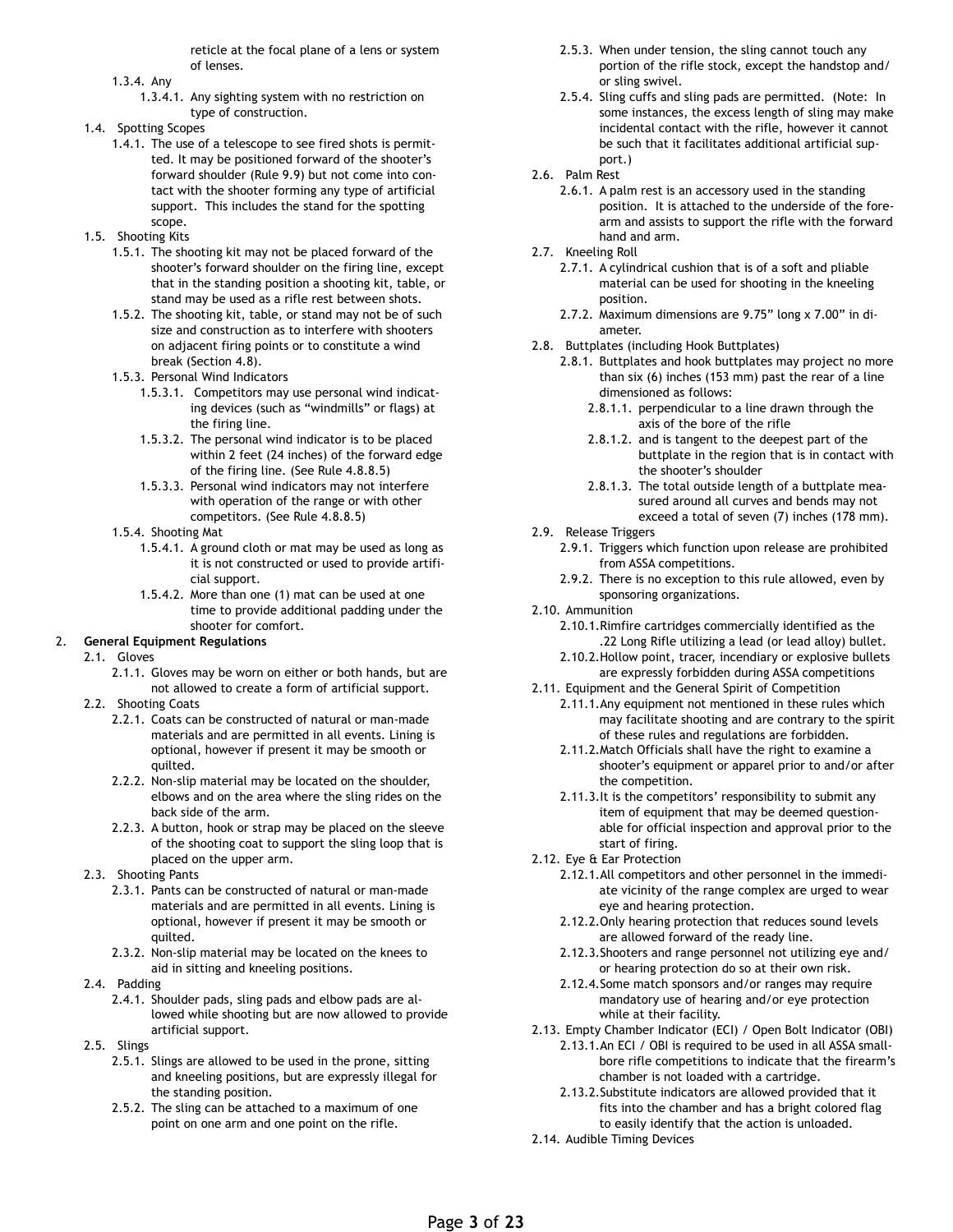- 2.14.1.Audible timing devices are allowed in ASSA competitions.
- 2.15. Electronic Devices
	- 2.15.1.With the exception of personal hearing aids and range control equipment, all types of communication and sound producing electronics are prohibited forward of the ready line.
	- 2.15.2.Cell phones utilized as timing devices are prohibit-

#### ed. 3. **POSITIONS**

- 3.1. General
	- 3.1.1. The match program must state the positions for use in a ASSA competition.
	- 3.1.2. All definitions of positions are described in the following sections.
	- 3.1.3. No portion of a shooter's body or clothing may touch the ground in front of the firing line.
	- 3.1.4. The "ground" refers to the surface of the firing point, including the floor, shooting mats, or platforms commonly used on rifle ranges.
- 3.2. Artificial Support
	- 3.2.1. Any surface providing additional support to the shooter, with the exception as to what is posted in the detailed position rules.
	- 3.2.2. Artificial support also includes accessories, clothing, rifle accessories, spotting scopes, etc.
	- 3.2.3. Digging holes for the elbows, feet, heels or knees at the firing point to make depressions providing artificial support for the shooter are not allowed.
	- 3.2.4. Use of artificial support including back braces is allowed for physically disabled shooters only after:
		- 3.2.4.1. authorization of use by the ASSA, which must occur prior to participation in any matches.
		- 3.2.4.2. confirmation of a physical condition that would necessitate the use of a back brace as specified by an accredited Physician.
	- 3.2.5. Position of Rifle Butt
		- 3.2.5.1. In all positions, except as clarified for the standing position, the buttplate of the rifle must:
			- 3.2.5.1.1. be held against the front of the shoulder
			- 3.2.5.1.2. on the outside of the shirt and/or shooting coat
			- 3.2.5.1.3. must not be touching the ground
- 3.3. Prone
	- 3.3.1. The following constitutes the basics for the prone position:
		- 3.3.1.1. body is extended with the stomach towards the ground
		- 3.3.1.2. the head shall be toward the target
		- 3.3.1.3. both hands and only one shoulder can be used to support the rifle
		- 3.3.1.4. no portion of the arms below the elbows are allowed to rest on the ground or any other artificial support
		- 3.3.1.5. the forearm supporting the rifle shall form an angle to the ground not less than 30º when measured through the center axis of the forearm
		- 3.3.1.6. the forward elbow shall be located behind the firing line
		- 3.3.1.7. no portion of the rifle or body rest against any artificial support
- 3.4. Sitting
	- 3.4.1. The following constitutes the basics for the sitting position:
		- 3.4.1.1. Weight of the body supported on the buttocks and the feet or ankles (with no other portion of the body touching the ground)
		- 3.4.1.2. both hands and only one shoulder can be used to support the rifle
- 3.4.1.3. elbows may rest on the legs at any point above the ankles with the elbow defined as 4 inches from the point of the arm when bent
- 3.5. Kneeling
	- 3.5.1. The following constitutes the basics for the kneeling position:
		- 3.5.1.1. both hands and only one shoulder can be used to support the rifle
		- 3.5.1.2. buttocks must be clear of the ground, but may rest on only one (1) foot.
		- 3.5.1.3. the elbow of the forward arm supporting the rifle rests on the knee or leg
		- 3.5.1.4. the elbow of the trigger arm will be free from all support but may touch the side of the shooting coat if pulled into the side of the body
		- 3.5.1.5. one (1) knee must be touching the ground or shooting mat. (Note: the shooter may be on, off or partially on the shooting mat.)
		- 3.5.1.6. A kneeling roll (conforming to all equipment rules) may be placed under the instep, however the foot must be toe down and at an angle not greater than 45 degrees from vertical.
		- 3.5.1.7. If the kneeling roll is not used, the foot is allowed to be located at any angle. This includes placing the side of the foot and the lower part of the same leg in contact with the ground
		- 3.5.1.8. The shooting jacket cannot be located between the buttocks and heel.
		- 3.5.1.9. Only the trousers and underclothing may be worn between the shooter's buttocks and heel. A small thin square pad may be added between the buttocks and heel.
		- 3.5.1.10.Special considerations for competitors 55 years of age and older allow the use of two (2) kneeling rolls when shooting in the kneeling position. The second kneeling roll must:
			- 3.5.1.10.1.conform to all equipment rules
			- 3.5.1.10.2.be used between the right heel and right buttock (for a right hand shooter and reversed for a left handed shooter)
- 3.6. Standing / Offhand
	- 3.6.1. The following constitutes the basics for the standing position.
		- 3.6.1.1. The shooter shall stand with both feet on the ground (or on a thin mat without any other support if desired) and not touching any other structure, support or person
		- 3.6.1.2. The rifle shall be held with both hands and makes contact with one (1) shoulder (or upper right area of the chest or the upper arm near the shoulder
		- 3.6.1.3. The cheek piece and the part of the chest next to the right shoulder.
		- 3.6.1.4. The jacket or chest cannot touch the rifle beyond the area of the right shoulder and right chest.
		- 3.6.1.5. For free rifle events, a palm rest may be used to assist in the positioning of the forward hand to hold the rifle.
		- 3.6.1.6. The sling is illegal for use in the standing / offhand position
- 3.7. Illegal Position
	- 3.7.1. Any shooter who has deemed to have an illegal position shall be warned and given the opportunity to modify the position so it is in compliance with the rules.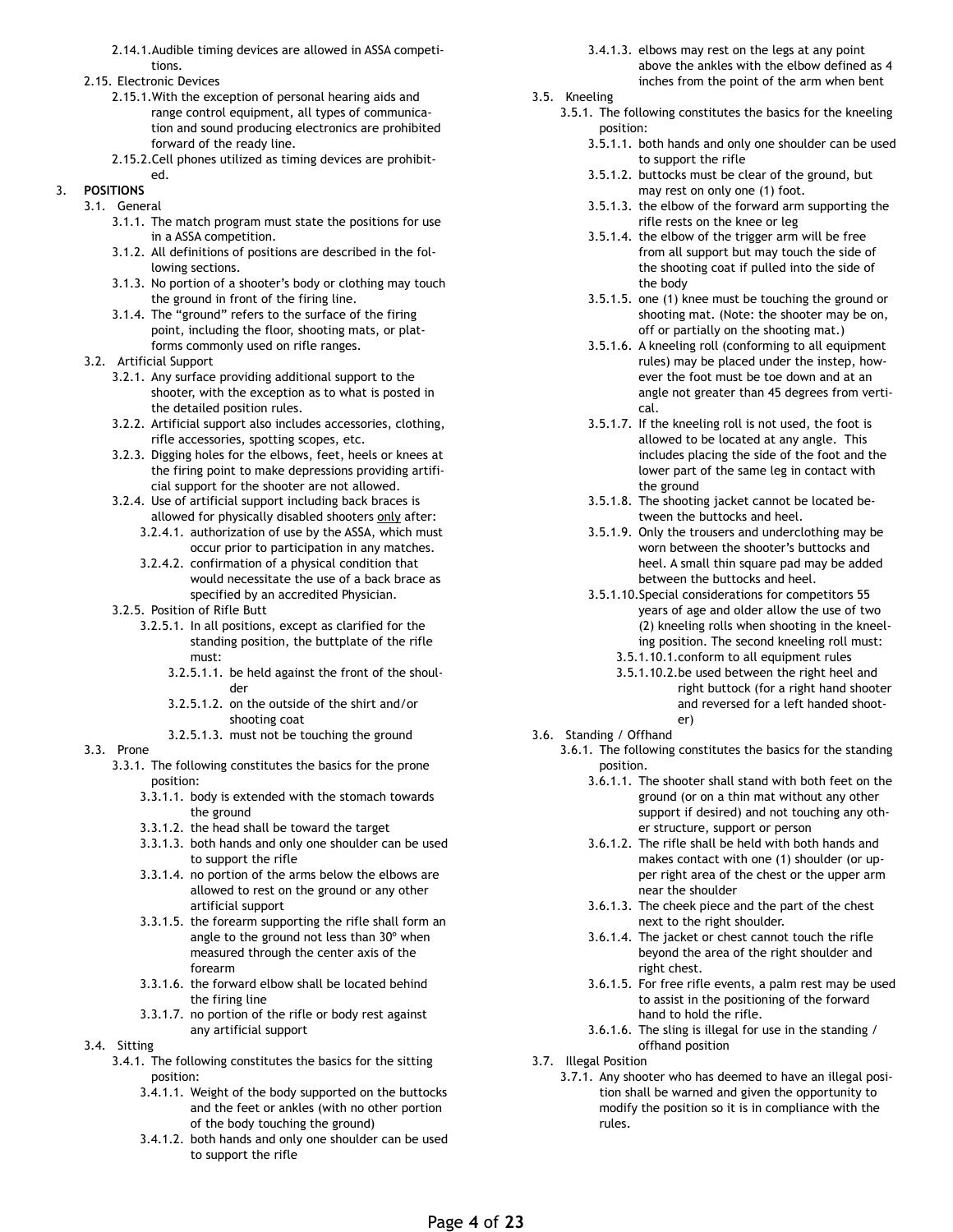- 3.7.2. If the same competitor continues to use an illegal position, the shooter may be disqualified from that stage.
- 3.7.3. If non-compliance to the rules continues further, the shooter may be disqualified from the competition with no refund for entry provided.
- 4. **Official Rules for Rifle Matches**
	- 4.1. The following rules have been established for ASSA sanctioned smallbore rifle competitions.
	- 4.2. Match sponsors may not alter these rules. If there are special conditions, sponsors must specify them in the match program.
	- 4.3. Recommendations for rule changes are always welcome and are to be forwarded to the ASSA in writing for consideration.
	- 4.4. Registered and Approved Competitions
		- 4.4.1. Visit the web site for the form to apply for ASSA approval of registered and approved competitions. Applications and any required supporting documentation should be received by the ASSA at least 30 days in advance of the first day of competition.
		- 4.4.2. Timely submittal of application forms will assist in the promotion of registered and approved competitions.
		- 4.4.3. Registered Competitions:
			- 4.4.3.1. Scores are used for shooter classification purposes
			- 4.4.3.2. National records can be established
			- 4.4.3.3. Classification and category system must be utilized
			- 4.4.3.4. Award schedule is set per ASSA rules
			- 4.4.3.5. ASSA may assign match officials, referees, etc.
			- 4.4.3.6. Match program is required to be prepared and distributed
		- 4.4.4. Approved Competitions
			- 4.4.4.1. Scores are used for shooter classification purposes
			- 4.4.4.2. Classification and category system use is optional
			- 4.4.4.3. Match program is required to be prepared and distributed
		- 4.4.5. ASSA ID Number is required for classification purposes in all ASSA sanctioned competitions. Competitors that are not ASSA members will be assigned a special number which will enable tracking of scores for classification purposes.
	- 4.5. ASSA COMPETITION
		- 4.5.1. ASSA Competition is a tournament that is approved by the ASSA in advance of firing. The match sponsor must comply with ASSA standards that apply to the facilities, program, officiating, reporting and safety.
		- 4.5.2. Authorization by the ASSA is conducted according to the type of competition being applied for by the hosting organization. Upon confirmation of compliance to the required standards and conditions, the ASSA will provide notification that the competition has been authorized.
		- 4.5.3. The match sponsor must agree to conduct the match per ASSA rules and regulations.
		- 4.5.4. Refusal or Withdrawal of ASSA Authorization
			- 4.5.4.1. The ASSA may refuse or retract its authorization for any competition which does not or cannot comply with the requirements for that competition set forth per the ASSA rules.
		- 4.5.5. The following types of competitions listed below are those currently sanctioned by ASSA. Additional types of competitions may be added at the discretion of ASSA.
			- 4.5.5.1. Registered Competitions are authorized by the ASSA after an application has been filed by the local sponsoring organization. Applica-

tion forms are available from ASSA on request. ASSA National Records can only be set at registered tournaments.

- 4.5.5.2. Approved Competitions are authorized by the ASSA after an application has been filed by the local sponsoring organization. Application forms are available from ASSA on request. Match Sponsors may require all competitors to be ASSA members if specified in the program.
- 4.5.5.3. National Championships are organized by the ASSA. The officials for national championships are designated by the ASSA. The ASSA national matches are registered and are conducted on an annual basis.
- 4.5.5.4. Regional & Sectional Championships Arranged between the ASSA and a local sponsoring organization. These tournaments are registered and are conducted on multiple occasions throughout each calendar year.
- 4.5.5.5. State Championships State championships are authorized and conducted by State Associations affiliated with the ASSA. In states where there is no ASSA affiliated State Association, the ASSA may authorize a local organization to sponsor and conduct the state championship. State championships are registered competitions and are conducted on an annual basis.
- 4.5.5.6. Sanctioned Leagues, Postal Matches or other types of matches may be added in the future.
- 4.5.5.7. Special Tournaments May be sanctioned at any time by ASSA for smallbore disciplines not outlined in the standard ASSA rules.
- 4.5.5.8. State and Senior Games may be added in the future.
- 4.5.5.9. Local Tournaments are ASSA Approved competitions conducted by sponsors for the local (i.e. club level) promotion of smallbore rifle disciplines. National records cannot be fired at local matches.
- 4.5.6. Types of Matches
	- 4.5.6.1. Match An event that is outlined in the sponsor's program for the awarding of prizes. A match may be fired or unfired, consist of single or multiple stages or be a total (aggregate) of several smaller matches
	- 4.5.6.2. Stage A subset of a match that is one or more fired strings from one position, distance, time allowance, or target.
	- 4.5.6.3. Open Match A match that is open to anyone to compete. The any exception(s) must be stated in the sponsor's program.
	- 4.5.6.4. Restricted Match A match in which is limited to specified classifications, groups, etc. Restricted matches and their details must be listed by sponsors in the match program.
	- 4.5.6.5. Classified Match A match in which awards are given to competitors in several specified classes. Competitor classifications are established by ASSA criteria. The match sponsor must specify the classes to be used for awards.
	- 4.5.6.6. Invitational Match A match in which participation is limited only to competitors specifically invited to participate.
	- 4.5.6.7. Re-Entry Match A match in which more than one score may be fired for record by a competitor. The match program shall detail the conditions that determine the final ranking of all competitors. Reentry match scores shall not be used for classification purposes.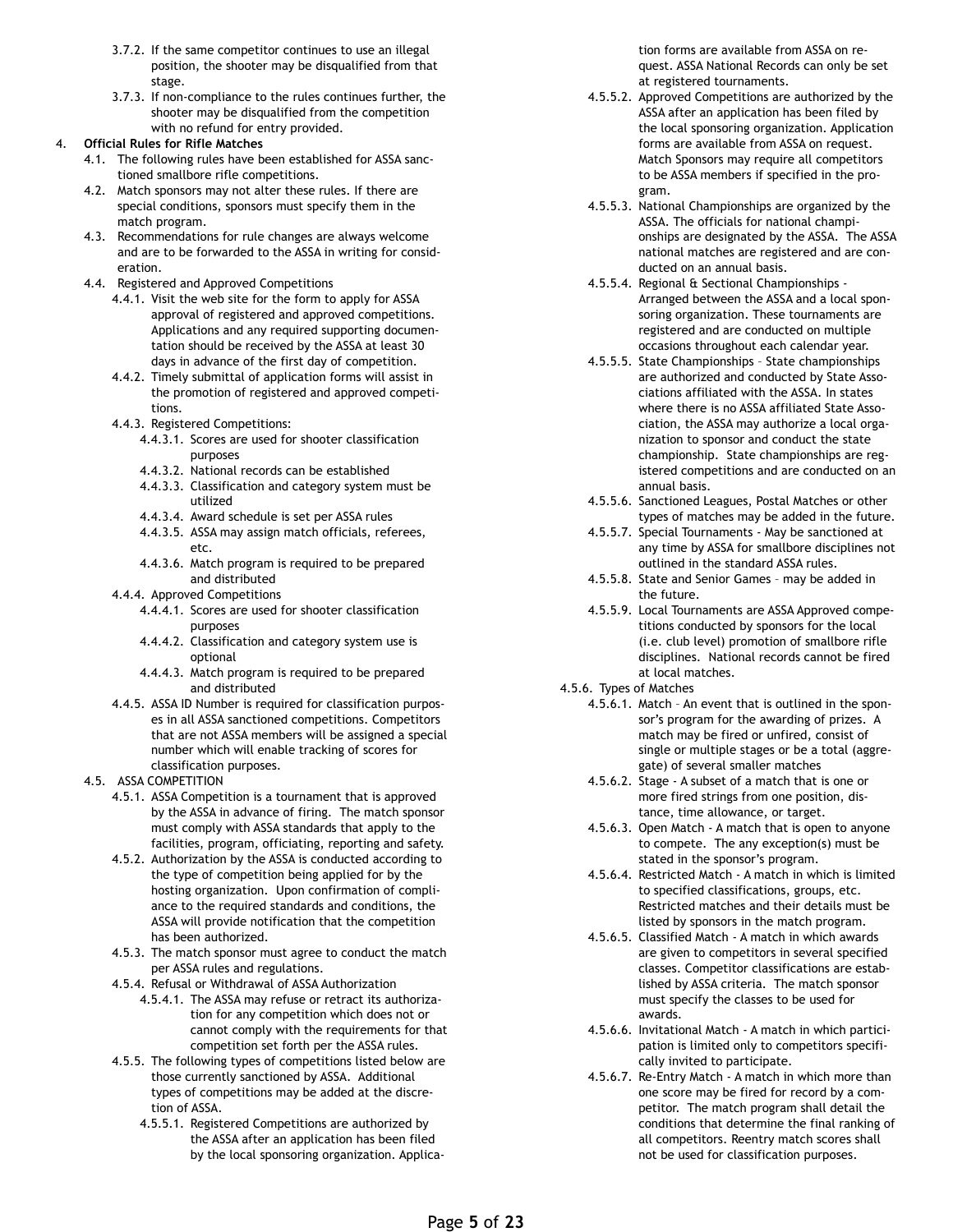4.5.6.8. Aggregate Match – A total (aggregate) of scores from two or more matches (i.e. match stages, individual matches, etc.) The match program must clearly state what matches are to be used to calculate the aggregate. All individual entries for aggregate matches must be made before a competitor starts the competition.

#### 4.6. COMPETITOR ELIGIBILITY

- 4.6.1. Eligibility of Competitors is specified by the type of match and the program published by the match sponsor. Any limitations are to be stated in the match program.
- 4.6.2. INDIVIDUALS
	- 4.6.2.1. Members of the AMERICAN SMALLBORE SHOOTING ASSOCIATION include any individual member including Officers and members of the Board of Directors.
	- 4.6.2.2. Non-U.S. citizens may compete in any ASSA sanctioned match, unless specific restrictions are stated in the program.
	- 4.6.2.3. Civilian
		- 4.6.2.3.1. Any civilian including all members of the Reserve Officer Training Corps.
		- 4.6.2.3.2. All competitors who are enrolled undergraduates of any of the service academies will be considered as civilians and may compete in collegiate and ROTC categories.
		- 4.6.2.3.3. Members of the regular Army, Navy, Air Force, Marine Corps, Coast Guard and members of any reserve component on active duty are not permitted to compete as civilians.
	- 4.6.2.4. Service
		- 4.6.2.4.1. Include officers or enlisted persons of the military, including the Army, Navy, Air Force, Marines, Coast Guard and their respective reserve components that are on active duty.
	- 4.6.2.5. Collegiate
		- 4.6.2.5.1. Undergraduate students that maintain a minimum of twelve (12) credits per semester or the equivalent in a two or four year institution and have not received a Bachelor's degree.
		- 4.6.2.5.2. Collegiate eligibility is for four (4) years over a total period of five (5) years staring upon attendance of the first class as a full time student. The five (5) year rule may be extended due to military service that lasts for more than two (2) consecutive months.
- 4.6.3. Age Categories are defined as follows:
	- 4.6.3.1. Senior: starting 01 January of the calendar year of their 60th birthday
	- 4.6.3.2. Intermediate Senior: starting 01 January of the calendar year of their 55th birthday
	- 4.6.3.3. Junior: starting 01 January of their 18th birthday through December 31 of the calendar year of their 20th birthday
	- 4.6.3.4. Intermediate Junior: from 01 January of their 15th birthday through 31 December of the calendar year of their 17th birthday
	- 4.6.3.5. Sub-Junior: through 31 December of the calendar year of their 14th birthday
	- 4.6.3.6. Individuals that are members of the regular Army, Navy, Air Force, Marine Corps, Coast Guard and members of any reserve component on active duty are not permitted to compete as juniors

#### 4.6.4. TEAMS

- 4.6.4.1. General No individual can be a firing member, alternate, Captain, or Coach on more than one (1) team in any one (1) match. Duplication of any one or more of the above functions on multiple teams in the same competition will result in the disqualification of all teams on which the duplicate person(s) are listed.
- 4.6.4.2. All team members, including alternates, Captain, and Coach must be active members in good standing with their dues fully paid to the affiliated organization at least one (1) full month prior to the competition.
- 4.6.4.3. Open or "Pick Up Teams" are not allowed unless specifically outlined in the match program.
	- 4.6.4.3.1. Open or "Pick Up Teams" are comprised of members who have no club or other organization as a central affiliation.
	- 4.6.4.3.2. Open or "Pick Up Teams", even if allowed in the match program are NOT eligible to establish National Records.
- 4.6.4.4. Local Club Team all members must reside within a one hundred (100) mile radius of the club range.
	- 4.6.4.4.1.*Note: If there is any conflict, ASSA will utilize the internet to determine distances between the club and competitor's residence based on their address of record.*
- 4.6.4.5. Open Club Team Members belong to the same affiliated organization and are not restricted by geographic location (i.e. within 100 mile radius, etc.)
- 4.6.4.6. Affiliated Organization- All firing members, alternates, captain and coach shall be fully paid members of the organization in good standing for no less than one (1) month prior to the competition
- 4.6.4.7. State Association Teams Members of such teams must all be actual residents of the state represented, State Association Teams, when permitted per the match program, must be authorized representatives of the State Association for that competition. State Associations must be affiliated with ASSA and in good standing prior to the start of the match.
	- 4.6.4.7.1. Note: Teams representing State Associations and other associations are not considered to be club teams. Association teams (state or other types) may enter ASSA Sanctioned Matches only if authorized in the match program. State association teams are authorized to participate in the ASSA national matches but must enter as such.
- 4.6.4.8. Regular Service, National Guard, or Reserve Teams – All firing members, alternates, captain and coach must have been commissioned or enlisted members of their respective service for a continuous period of at least one (1) month prior to the competition.
- 4.6.4.9. College Teams all team members and alternates must attend the same college or university and meet all requirements outlined for collegiate competitor eligibility.
- 4.6.4.10.School Teams all team members and alternates must attend the same school and meet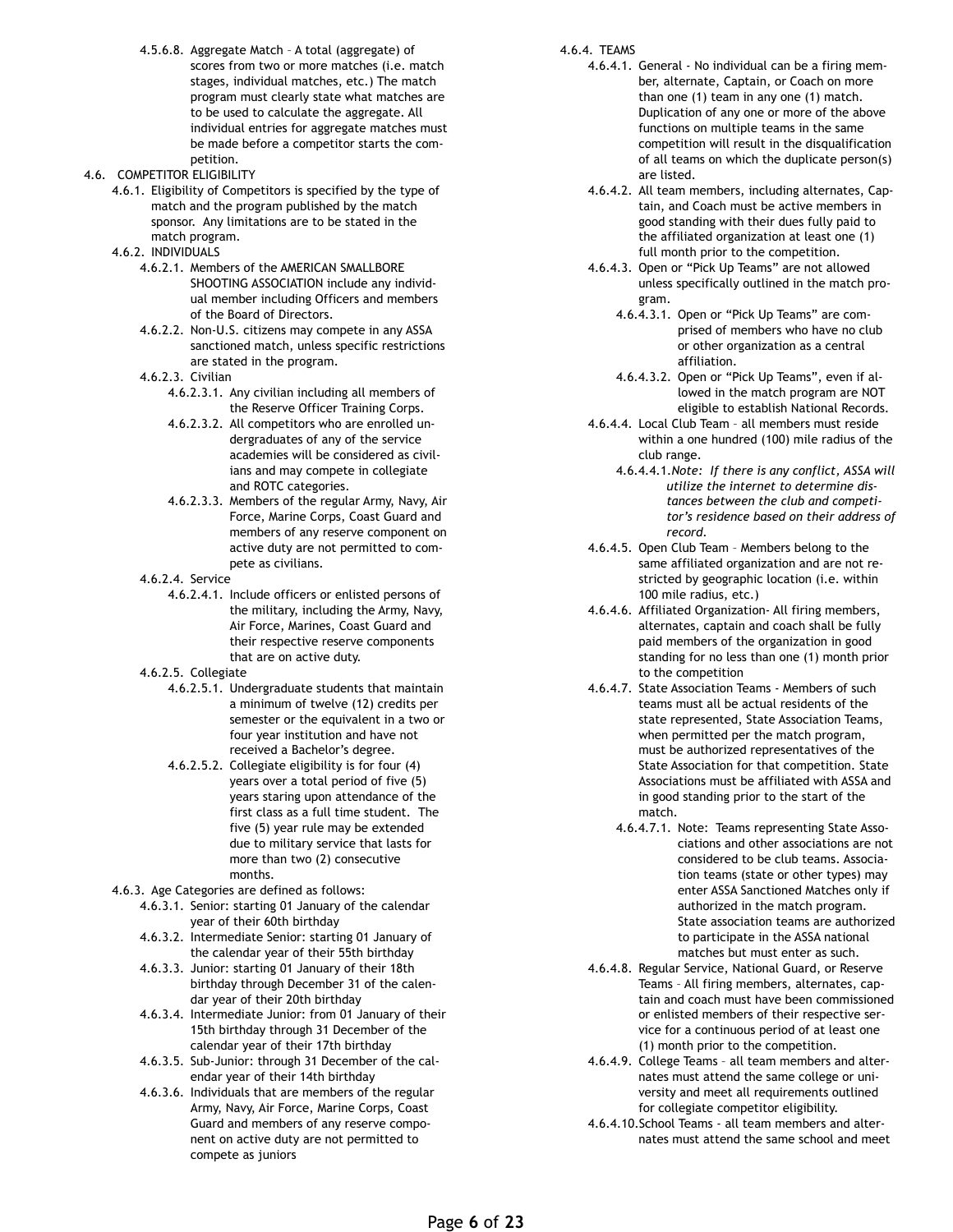all requirements outlined for competitor eligibility.

- 4.6.4.11.Junior Club Teams all firing and alternates on Junior teams must meet the age definitions of Junior, Intermediate Junior or Sub-Junior. All team members must also meet with the overall local club team requirements for eligibility.
- 4.6.5. Residency is defined as:
	- 4.6.5.1. a person who presents photo identification issued by a government entity, which shows a residential address within the specified geographical area and is not on active military duty.
	- 4.6.5.2. Military Personnel: The place of residence for members of any branch of the military (on active duty) is defined as the place at which they are stationed by official orders for a period of at least one (1) month prior to the first day of the match.
- 4.7. TARGETS
	- 4.7.1. Targets are to be only vertically mounted on range frames provided by the host organization. The sighting bull(s) are to be on the top and the highest number bull is to be on the bottom. Hanging a target inverted is cause for that stage to be designated as a DNF as it would be a "distinguished target". All ASSA matches are to use standard targets printed under license. Targets may not be modified in any way by the user, competitor or the manufacturer, except with specific written permission from ASSA Competitions.
	- 4.7.2. The face of the target is not to be marked in any manner which distinguishes one target from another, thus providing an advantage to one competitor over another. Targets marked in such a manner will be disqualified from the stage and/or match for which they were fired. Target clips can be of any color (ref: Section 4.8.7.9.3)
	- 4.7.3. OFFICIAL 50 Foot Indoor Targets
		- 4.7.3.1. A-17 11 bullseyes Used for conventional 4 position competition only
		- 4.7.3.2. ASSA/USAS-50 (50 meter target reduced for firing at 50 feet) - 12 bullseyes - For use in ISSF type metric 3-position competitions
	- 4.7.4. OFFICIAL Outdoor Targets
		- 4.7.4.1. 50 Yard Target A-23/5, 5 bullseyes / A-23/6, 6 bullseyes - Used for conventional 4-position or 50 yard stage of conventional prone competitions only
		- 4.7.4.2. 50 Yard Target (50 meter target reduced for firing at 50 yards) - A-27/5, 5 bullseyes / A-27/6, 6 bullseyes - Use for conventional prone competition only
		- 4.7.4.3. 50 Yard Target A-51 –(50 meter ISSF target that has been reduced for firing at 50 yards) six (6) aiming bulls - Use for ASSA metric prone / position and F-Class smallbore competitions
		- 4.7.4.4. 50 Meter Target A-26/5 five (5) bullseyes / A-26/6 – six (6) bullseyes - Use for conventional prone competition only
		- 4.7.4.5. 50 Meter ISSF Target A-50 six (6) bullseyes - Use for ASSA metric position, metric prone and F-Class smallbore competitions.
		- 4.7.4.6. 100 Yard Target A-25 three (3) bullseyes Use for conventional prone competition only
		- 4.7.4.7. 100 Yard Target A-33 three (3) bullseyes (ISSF 300 meter target reduced to 100 yards) - Use for metric prone and F-Class smallbore competitions only.
- 4.7.5. Official target dimensions for each of the above targets can be obtained from licensed target manufactures.
- 4.8. RANGE STANDARDS
	- 4.8.1. All ranges must have a safe backstop behind the targets and any mounting frames. Backstops should be constructed to prevent ricochets and stray rounds from leaving the range.
	- 4.8.2. The firing line is immediately in front of the firing points and is to be clearly marked with tape, paint or other visually apparent material.
	- 4.8.3. The firing point is the designated area for the shooter behind the firing line. The minimum size is 5' for outdoor ranges and 4' for indoor ranges. Each point shall have a number that corresponds to the target frame number.
	- 4.8.4. The firing points of outdoor ranges may be covered and/or partially enclosed (on 3 sides with the open side towards the targets).
	- 4.8.5. There must be suitable walkways for Range Officers, Match Officials and other competitors to move freely behind the shooters.
	- 4.8.6. Firing line shelters are solely the responsibility of the match sponsor.
	- 4.8.7. Firing Distance
		- 4.8.7.1. Indoor rifle range distances are to be either 50 or 75 feet.
		- 4.8.7.2. Outdoor rifle range distances are 50 yards, 50 meters, 100 yards or any combination of those values.
		- 4.8.7.3. Range distance is measured from the forward edge of the marked firing line to the face of the target.
		- 4.8.7.4. \*\*NATIONAL RECORDS CAN ONLY BE ACHIEVED ON RANGES THAT MEET OR EXCEED THE LIST-ED DISTANCES.\*\*
		- 4.8.7.5. Target Numbers
			- 4.8.7.5.1. Target frames are to be clearly marked with numbers that correspond to the firing point number on an alternating background of contrasting color.
			- 4.8.7.5.2. The number shall be large enough to be identified with normal vision in standard conditions.
		- 4.8.7.6. Target Height
			- 4.8.7.6.1. The following target heights are suggested for indoor ranges using multibull targets:
				- 4.8.7.6.1.1. prone should be approximately 14" to the center of the bottom bulls
				- 4.8.7.6.1.2. sitting and kneeling, approximately 26" to the center of the bottom bulls
				- 4.8.7.6.1.3. standing, up to 55" to the center of the bottom bulls
				- 4.8.7.6.1.4. Adjustable target holders that function throughout the listed height range would be optimal
		- 4.8.7.7. Range Lighting
			- 4.8.7.7.1. Artificial illumination on ranges is allowed
			- 4.8.7.7.2. Artificial illumination used on indoor ranges should be evenly dispersed without glare or distracting shadows on the target or firing positions.
			- 4.8.7.7.3. The area behind the targets serving as the background should be a light color that is non-glaring.
			- 4.8.7.7.4. Approved Tournaments may be fired under artificial illumination.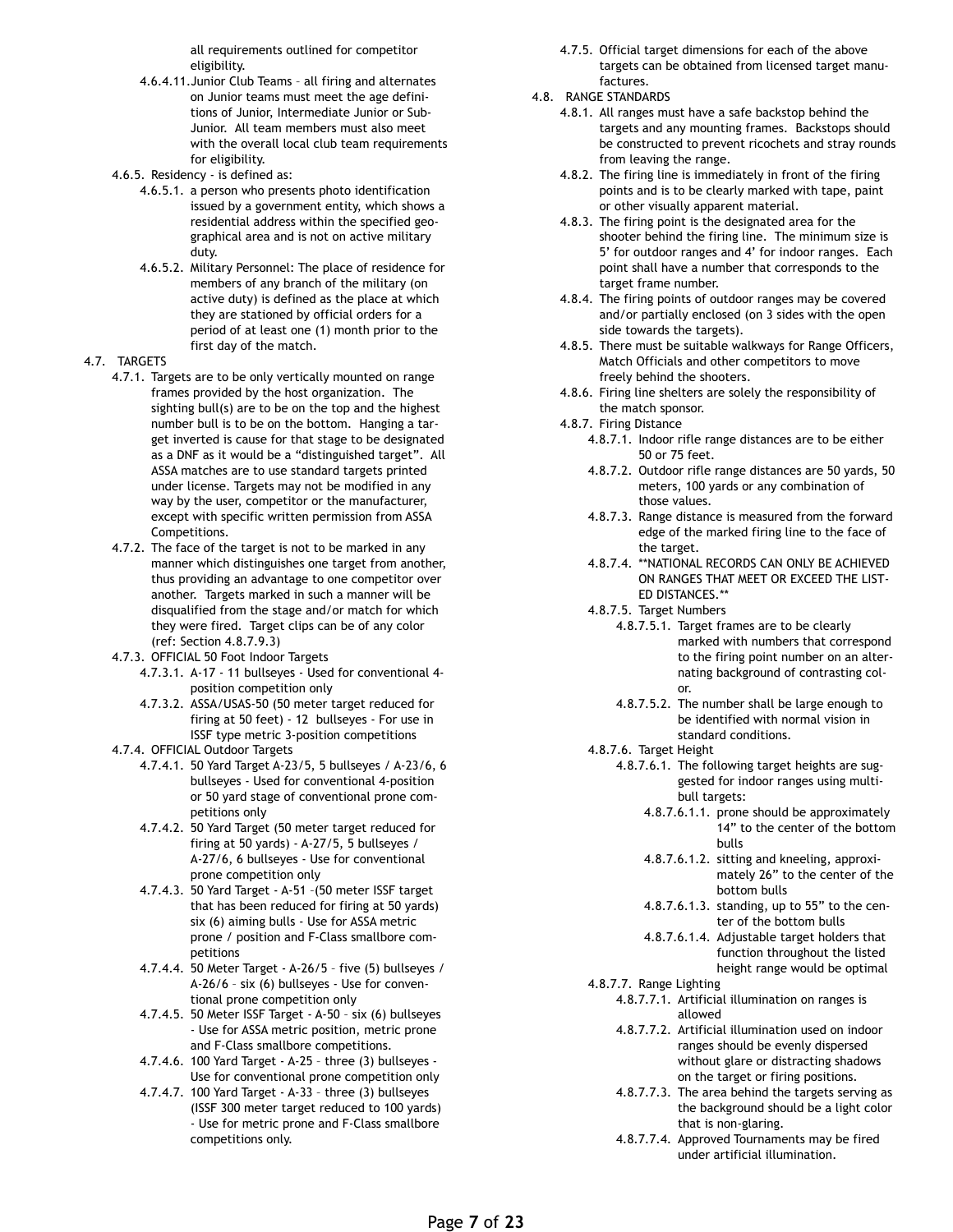- 4.8.7.7.5. Outdoor national records must be fired under natural light conditions.
- 4.8.7.8. Backing Targets
	- 4.8.7.8.1. Backing targets are necessary to identify cross-fires and multiple shot holes. Refer to the match type and information below to determine when and if backing targets are required.
		- 4.8.7.8.1.1. At 50 feet and 75 feet tagboard backing targets must be used in Registered Tournaments.
		- 4.8.7.8.1.2. Backing targets may be used at sponsors' discretion in Approved Tournaments.
		- 4.8.7.8.1.3. Distance from the forward face of the record target and forward face of a backing target will be 3 inches.
		- 4.8.7.8.1.4. Backing targets must be used during all registered ASSA matches.
- 4.8.7.9. Target Frames
	- 4.8.7.9.1. Target frames or holders should be constructed such that there is a uniform distance between the record target and backer target.
	- 4.8.7.9.2. When in position down range, the frames have the same center to center distance as the firing points
	- 4.8.7.9.3. The target and backer can be secured utilizing metallic binder clips of any color
	- 4.8.7.9.4. The distance between the target and backer should be spaced such that it provides a ¼ inch offset in shot locations per the following table:

| Distance Between Firing<br>Points | 100 Y      | 50 Y      | 50 Meters       |
|-----------------------------------|------------|-----------|-----------------|
| $5$ ft - 0 in                     | $15$ in    | $7.5$ in  | $8.5$ in        |
| $5$ ft - 6 in                     | $13.75$ in | $7.5$ in  | $8.5$ in        |
| $6$ ft - $0$ in                   | $12.5$ in  | $6.25$ in | 6 <sub>in</sub> |

Each range should establish a gage to confirm offset distances for cross-fires.

### 4.8.8. Wind Flags

- 4.8.8.1. Only match sponsors or hosting organizations may place wind flags or other devices in locations forward of the firing line.
- 4.8.8.2. If sponsors and/or host organizations elect to use such items, they are to be located such that they do not interfere with the line of sight between the firing line and the target.
- 4.8.8.3. Competitors may not change or modify wind flags.
- 4.8.8.4. When a range is enclosed and prevents competitors from being directly exposed to winds, the sponsor shall place two rows of wind flags (or other wind indicators) parallel to the targets to indicate wind direction. One row will be near the target line and the other approximately midway between the firing line and the targets. The flags should be placed between firing lanes at a minimum of every four points.
- 4.8.8.5. Personal wind indicating devices (such as flags, windmills, etc.) when allowed, are to

be located no further than 24" forward of the firing line provided they do not interfere with other competitors or range operations.

- 4.8.9. Wind Breaks
	- 4.8.9.1. Competitors may not place equipment in such a manner that may constitute a wind break to protect their position.
	- 4.8.9.2. The Coach, Team Captain, other team members or individual competitors (during individual matches) may not position themselves in such a manner that would constitute a wind break for another competitor.
- 4.9. COURSES OF FIRE
	- 4.9.1. The following courses of fire are commonly found in ASSA Smallbore Rifle Competitions fired on standard approved targets. Details on targets and time allowances are outlined in other sections of this rule book. *Note that not all courses of fire are eligible for national records and/or classification purposes.*
	- 4.9.2. Match sponsors may offer other courses of fire, other time limits, or use alternate targets, however such changes must be clearly stated in the match program. Such alternate course of fire will not be recognized for National Records by the ASSA.
	- 4.9.3. Indoor Courses of Fire
		- 4.9.3.1. Conventional 3 Position
		- 4.9.3.2. Conventional 4 Position
		- 4.9.3.3. ASSA Metric 3 Position
	- 4.9.4. Outdoor
		- 4.9.4.1. Conventional Prone
		- 4.9.4.2. Metric Outdoor Prone
		- 4.9.4.3. Conventional 3 Position
		- 4.9.4.4. Conventional 4 Position
		- 4.9.4.5. ASSA Metric 3 Position
		- 4.9.4.6. ASSA F-Class Smallbore
	- 4.9.5. For 50 yard, 50 meter & 100 yard matches, it is customary to change targets after each 20 shots. Time limits shall be the same for the first and second 20 shots.
	- 4.9.6. The number of shots to be fired on record bulls at each distance are as follows:
		- 4.9.6.1. 50 feet, 1 shot per bull
		- 4.9.6.2. 50 yards/meters, 5 shots per bull
		- 4.9.6.3. 100 yards, 10 shots per bull
- 4.10. TIME LIMITS
	- 4.10.1.General Time is allotted for a complete stage (including sighting shots when specified) based on the number of record shots multiplied by the time allowance per shot.
	- 4.10.2.The Chief Range Officer may terminate any relay before expiration of the full time allotted for a complete stage provided all competitors on that relay have completed firing. Unused time does not carry over for any other stage.
	- 4.10.3.Five (5) minutes will be allotted for each position change in a stage or match. Additional time will be allowed for a target change if needed.
	- 4.10.4.Matches at more than one range or stage when firing must cease to change targets or range, time will not be accumulated at one range or stage and used at another range or stage. Time for each range or stage will be allotted and monitored separately.
	- 4.10.5.For outdoor prone matches being conducted with only one (1) relay, sponsors shall allow a minimum of twenty (20) minutes between fired matches.
	- 4.10.6.Individual Time Allowance
		- 4.10.6.1.Indoor Conventional Matches
			- 4.10.6.1.1.One (1) minute per record shot prone, sitting and kneeling & one and one half (1 ½) minutes per record shot standing.
			- 4.10.6.2.Conventional Prone & Position / Metric Prone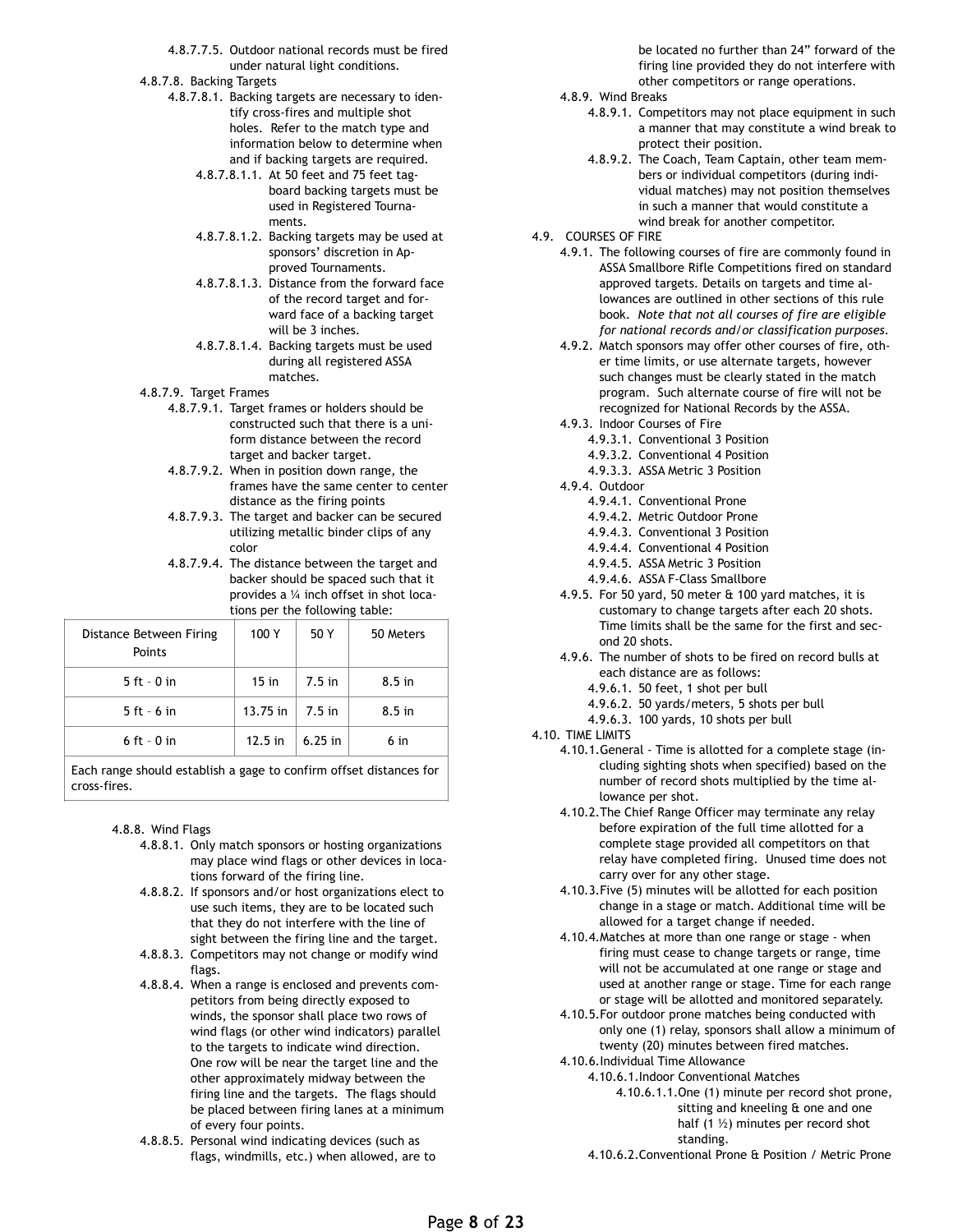- 4.10.6.2.1.One (1) minute per record shot prone  $\hat{\mathbf{t}}$  one and one half (1  $\frac{1}{2}$ ) minutes per record shot for sitting, kneeling, & **Standing**
- 4.10.6.3.Indoor & Outdoor ASSA Metric Position Matches.
	- 4.10.6.3.1.One (1) minute per record shot prone, one and one half (1 ½) minutes per record shot kneeling and two (2) minutes per record shot standing
- 4.10.7.Team Time Allowance
	- 4.10.7.1.For matches where range space allows all team members to fire at the same time, the total team time will be the same as the time allowed in an individual match / stage of the same type.
	- 4.10.7.2.For matches where range space allows all team members to fire at the same time but the teams fire instead in pairs, the total team time shall be the time allowed for an individual match for each pair with a three (3) minute change time in between pairs.
	- 4.10.7.3.In matches where team members fire consecutively on the same firing point, the total team time will be the time allowed in an individual match / stage of the same type multiplied by the number of team members plus 3 additional minutes per change of shooter.
	- 4.10.7.4.Time is not kept for each team member individually unless all team members are firing at the same time (ref: "a" above) but the total time for the team is allowed and may be used by the team as a whole.
	- 4.10.7.5.Matches at more than one range or stage when firing must cease to change targets or range, time will not be accumulated at one range or stage and used at another range or stage. Time for each range or stage will be allotted and monitored separately.
	- 4.10.7.6.Passage of Time
		- 4.10.7.6.1.Range Officers will not voluntarily warn competitors of the passage of time.
		- 4.10.7.6.2.Competitors in individual matches and the designated Team Captain during team matches may inquire of the remaining time from the Range Officer. The request for time and the response shall be provided in a tone that will not disturb other competitors on the firing line.
- 4.10.8. Time limits may be modified at the discretion of ASSA when conduction the national championships. Time limits are to clearly stated in the national match program.
- **5. COMPETITION REGULATIONS** 
	- 5.1. Changing Rifles
		- 5.1.1. No competitor will exchange the rifle or the stock of the rifle during the firing of any single or multiple stage match (except in aggregate matches). The only exception is if the rifle has been deemed disabled by the Chief Range Officer. Additional clarifications are as follows:
			- 5.1.1.1. For this rule, the "firing of a match" starts when the competitor has fired his first record shot.
			- 5.1.1.2. A claim that a rifle is disabled must be made immediately
			- 5.1.1.3. Any and all record shots fired up to the time that a disabled rifle claim is made will stand as part of the official score
- 5.1.1.4. (Exception: Stocks may be changed at ASSA 3- Position team matches at Regionals and Nationals.)
- 5.1.1.5. The changing of butt plate assemblies or other accessories does not constitute changing rifles.
- 5.2. Single Loading
	- 5.2.1. In all events, the rifle will be loaded with only one cartridge at a time. Magazines or clips are not allowed to be loaded with cartridges, but may be used to facilitate single loading of the rifle.
- 5.3. Fouling & Sighting Shots
	- 5.3.1. Fouling and sighting shots are permitted at any time unless prohibited by the match program. All fouling and sighting shots may only be fired after the command "COMMENCE FIRING" is given.
- 5.4. Misplaced Sighting Shots
	- 5.4.1. Indoor
		- 5.4.1.1. If the first sighting shot hits outside (and not touching) the guard ring around the sighting bull(s) , the competitor will inform the Range Officer of the location of such shot
		- 5.4.1.2. The Range Officer will indicate to the Statistical Officer the value and location of the bullet hole.
		- 5.4.1.3. No such claim will be allowed after the competitor has fired more than one shot of any type (sighter or record) on a target card.
		- 5.4.1.4. All additional misplaced sighting shots not touching the guard line (with the aid of a scoring gage) will be scored as record shots (shot value of -10 points each)
	- 5.4.2. Outdoor
		- 5.4.2.1. When the first sighting shot hits below (and not touching) the guard line midway between the sighter and first record bullseye(s), the competitor will inform the Range Officer of the location of such shot
		- 5.4.2.2. The Range Officer will indicate to the Statistical Officer the value and location of the bullet hole.
		- 5.4.2.3. No such claim will be allowed after the competitor has fired more than one shot of any type (sighter or record) on a target card.
		- 5.4.2.4. All additional misplaced sighting shots not touching the guard line (with the aid of a scoring gage) will be scored as record shots (shot value of -10 points each)
- 5.5. Defective Cartridge
	- 5.5.1. A defective cartridge is defined as having an evident defect that results in a misfire or cause a rifle to fail to function, does not fire (ignite the primer) after being struck by the firing pin or one that does not leave the barrel.
	- 5.5.2. No claim for a defective cartridge is allowed if the bullet has left the barrel. The ONLY exception is in the event of a ruptured case provided to, examined and accepted by the Range Officer.
	- 5.5.3. The Range Officer is to provide the Statistical Officer the value and location of the bullet hole caused by a defective cartridge.
- 5.6. Disabled Rifle
	- 5.6.1. A disabled rifle is any rifle which cannot be safely fired or properly aimed. Improperly adjusted sights do not constitute a disabled rifle.
	- 5.6.2. Upon a rifle being declared disabled by the Range Officer, it cannot be used again for the competition until the issue has been corrected and the rifle has been inspected and ruled safe and functional by the Chief Range Officer.
	- 5.6.3. Competitors that experience a disable rifle shall be eligible for refiring per ASSA rules.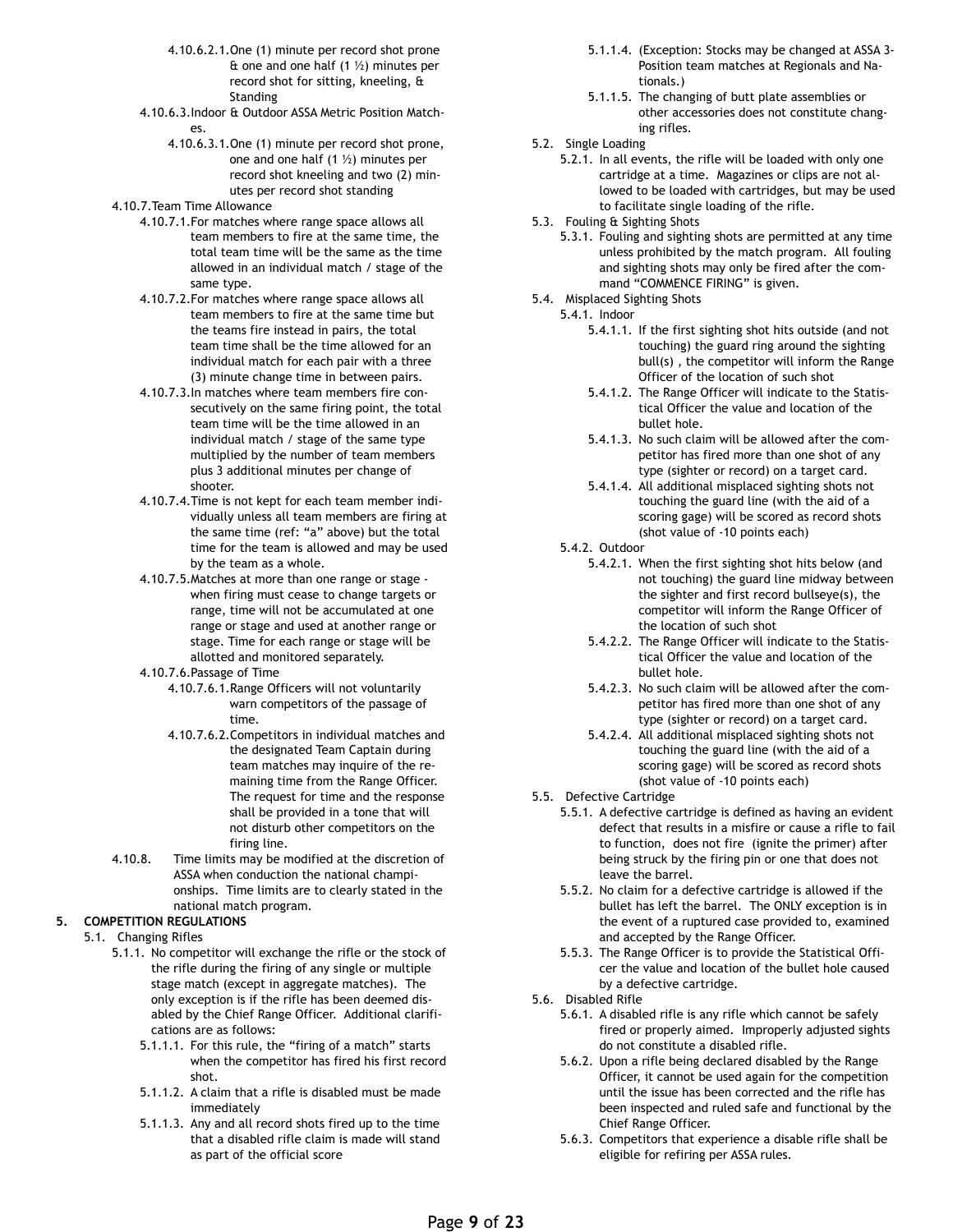- 5.7. Malfunction
	- 5.7.1. A malfunction is a functional failure of the rifle due to defective ammunition or a mechanical defect in the rifle's mechanism. Failures due to improper operation are not considered a malfunction and will not be allowed a continuation of fire.
- 5.8. Competitor's Position
	- 5.8.1. A competitor will assume their assigned position on the firing line upon direction from the Range Officer. No portion of the shooter's body may touch the ground in advance of the firing line. *Note: This does not prohibit equipment from being placed forward of the firing line, however such equipment cannot constitute a wind break.*
- 5.9. Coaching Prohibited for Individual Matches
	- 5.9.1. Coaching (direct or indirect / authorized or unauthorized) is prohibited in all individual matches.
		- 5.9.1.1.Hand signals are considered to be "indirect coaching" and are not allowed during individual matches.
	- 5.9.2. If a competitor wishes to speak with his coach, leader or any other person, they must unload his firearm and leave it on the firing line in a safe condition with the muzzle pointed in a safe direction, quietly leave the firing line and go behind the ready line to confer with coach or leader. When leaving the line and communicating with the Coach, competitors must be careful not to disturb other competitors, especially with shooters on either adjacent firing point.
- 5.10. Team Matches
	- 5.10.1.The following applies to fired and unfired team matches as necessary.
	- 5.10.2.Substitutions / Alternates
		- 5.10.2.1.The use of substitute or "alternate" shooters only applies to team matches. Alternate(s) must be named on the team entry card at time of registration and must be completed prior to the firing.
		- 5.10.2.2.If necessary, the Team Captain may substitute a named registered alternate for a firing member The Team Captain MUST provide notification to the Statistical Officer and to the Chief Range Officer BEFORE the firing member has fired their very first shot (sighting or record).
	- 5.10.3.Physical Position of Coach/ Captain on the Firing Line
		- 5.10.3.1.During fired team matches, the Team Coach OR Team Captain will be allowed to be present on the firing line, but not both at the same time. When on the firing line, the Team Coach OR Team Captain will be located behind the shooter(s). Their position must be located such that they do not interfere with the operation of the match or other teams.
		- 5.10.3.2.Any Team Coach or Team Captain CANNOT function as a sun or wind screen to the team.
	- 5.10.4.Coaching During Team Matches
		- 5.10.4.1.Coaching is permitted during fired team matches, but only within the team. The definition of coaching for this purpose includes calling shots, checking scores, time and calling conditions.
	- 5.10.5.Coaching shall be conducted in a voice that does not disturb other competitors.
	- 5.10.6.Coaches are NOT allowed to make sight adjustments or load the rifle.
- 5.11. Matches Not Completed
	- 5.11.1.Individual Matches
- 5.11.1.1.When a match or stage is not completed by all competitors, the match or stage may be rescheduled or cancelled.
- 5.11.1.2.Any match or stage which has been completed by all competitors shall not be refired.
- 5.11.1.3.Only scores of a match or stage which has been completed will be included in an aggregate event or for National Record purposes. Note that a match or stage is not completed unless all competitors have fired.
- 5.11.2.Team Matches
	- 5.11.2.1.When all stages of a team match are not completed by each team member, the match score will be resolved as follows:
		- 5.11.2.1.1.If all teams have fired an equal number of record shots, all fired shots will count as the team total score.
		- 5.11.2.1.2.If all teams have fired an unequal number of record shots at the cancellation point, the match officials will determine a point at which team equality was achieved and any other record shots will be discarded and not counted toward the score.
- 5.12. Interference
	- 5.12.1.All firing points and firing line are to be kept clear at all times. Competitors will not interfere with handling of targets by range personnel (when applicable).
- 5.13. Refiring
	- 5.13.1.Competitors can only fire one (1) score for each award as outlined in the program, unless the match is listed in the program as a "reentry" match.
	- 5.13.2.Competitors are limited to one (1) refire due to a defective cartridge or malfunctioning / disabled rifle.
- 5.14. Aliases
	- 5.14.1.No competitor may fire under an assumed identify or register, enter or fire in the name of another person.
- 5.15. Score and Classification Falsification
	- 5.15.1.No competitor shall falsify their own score or classification or falsify the score or classification of another competitor or team
- 5.16. Cross-Fires / Excessive Hits
	- 5.16.1.Competitor will only fire the number of required shots, including shots fired on another competitor's target
	- 5.16.2.Upon conducting a crossfire or firing excessive shots, the competitor shall notify the Range Officer or other match personnel prior to turning the target in for scoring.
- 5.17. Bribery
	- 5.17.1.No person will offer a bribe of any kind, or be an accessory to the act, to any Range or Match Official. This is cause for immediate disqualification and potential expulsion from ASSA with no refunds of any kind given.
- 5.18. Disorderly Conduct
	- 5.18.1.Disorderly conduct, including intoxication and/or willfully disturbing another competitor is strictly prohibited on the range. Anyone guilty of such acts will be expelled from the range.
	- 5.18.2.Expelled competitors that have been disqualified from the competition with no refund of entry fees.
- 5.19. Willful Destruction / Vandalism of Range Equipment
	- 5.19.1.No competitor shall intentionally damage or vandalize any range equipment. Anyone guilty of such acts will be immediately expelled without a warning from the range.
	- 5.19.2.Expelled competitors that have been disqualified from the competition with no refund of entry fees.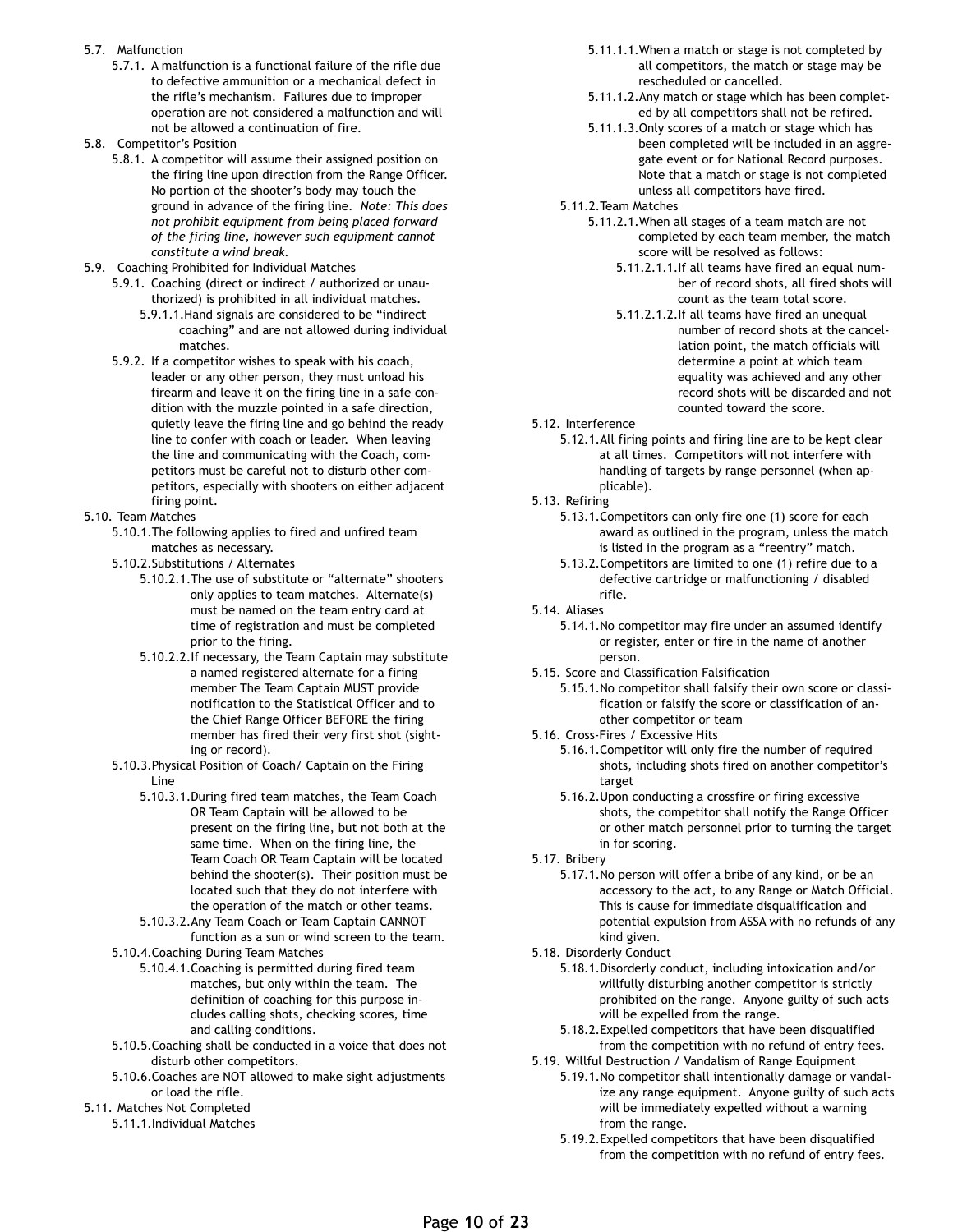- 5.20. Refusal to Obey
	- 5.20.1.No person will refuse to obey instructions of any Range or Match Official, provided instructions are given in the proper conduct of the Official's responsibility.
- 5.21. Evasion of Rules

5.21.1.No competitor will evade, attempt to evade or be an accessory to these rules or the conditions established in the match program.

- 5.21.1.1.All competitors shall fully cooperate with any/all Tournament Officials regarding facts known regarding any violations (or attempted violations) of these rules.
- 5.21.1.2.Non-cooperation shall be grounds for disqualification and/or suspension.

#### 5.22. Disqualification / Penalties

- 5.22.1.In instances of rules violations, refusal to adhere to the Range Officer's commands by competitors, team member or others, the following penalties may be imposed by the Match Director, Jury or Referee (in escalated value): First - verbal warning. Second deduction of 10 points from the stage score (for the individual or team). The deduction shall be on the final record bull on the last target of the stage. Final action is disqualification from the match
- 5.22.2.The Jury or Referee has the authority to impose immediate disqualification on the competitor or team official for serious or continued safety violations.
- 5.22.3.The discharge of a firearm other than the firing line or on the firing line prior to the preparation period will result in immediate disqualification and expulsion from the match.
- 5.22.4.NO refund of entry fees for this safety violation will be considered.
- 5.22.5.Discharge of a firearm while the shooters are in the preparation period but prior to the command LOAD will result in the competitor being disqualified from that fired match.
- 5.22.6.Any competitor placing an unfired cartridge in the chamber, on the loading ramp or in the magazine before the command LOAD will be warned. Subsequent violations will include (escalating order):
	- 5.22.6.1.For the first violation, disqualified from that stage
	- 5.22.6.2.For the second violation, disqualified from the match
	- 5.22.6.3.For the third violation, immediate disqualification and expulsion from the match with no refund of entry fees
- 5.22.7.Suspension
	- 5.22.7.1.For serious violation(s) of these Rule, any competitor may be suspended from competition and/or expelled from the AMERICAN SMALLBORE SHOOTING ASSOCIATION after all evidence is presented and the conduct of the competitor is reviewed by the Board of Directors.

#### **6. RANGE COMMANDS & OPERATIONS**

- 6.1. Range commands must be immediately followed with no exception.
- 6.2. At no time shall firing start or continue if there are any unsafe conditions on the range. Any person, Match Official, competitor, or coach can call for a CEASE FIRE for safety concerns or if an unsafe situation develops.
- 6.3. CEASE FIRE
	- 6.3.1. All shooters will immediately stop firing, open the action and unload. The action is to remain open with an ECI/OBI inserted into the chamber.
- 6.4. COMMENCE FIRE
	- 6.4.1. Shooters may start firing upon the COMPLETE command is announced.
- 6.5. Target Carriers
	- 6.5.1. When a range is equipped with a manual or motorized system that enables changing of targets from the firing line without suspension of firing, competitors may be issued the targets necessary to complete the entire match. Each shooter is responsible for properly and securely hanging their target on the carrier. Fired targets are to be collected by the Range Officer as soon as each stage is completed to facilitate scoring.
- 6.6. Loud Language
	- 6.6.1. Loud and/or abusive language will not be permitted. Competitors, scorers and Range Officers are to minimize discussions on or near the firing line to necessary official business.
- 6.7. Deliberate Match Delays
	- 6.7.1. No competitor may deliberately delay the start of a match due to lack of preparation, delay in reporting to the firing line or delays in preparing to fire.
- 6.8. Preparation Period
	- 6.8.1. The preparation period is to start after the shooters have been given a reasonable amount of time after their firing point has been cleared and are allowed to bring rifles to the line.
	- 6.8.2. The preparation period shall be a minimum of three (3) minutes.
	- 6.8.3. The preparation period for the second stage of an individual match shall be one (1) minute. In instances where the second stage of an individual match is at a different distance (i.e. Dewar Match), then the preparation period shall be three (3) minutes.
	- 6.8.4. During the preparation period, the ECI/OBI may be removed from the rifle and dry firing is permitted.
- 6.9. Interrupted Firing
	- 6.9.1. If firing is stopped for two (2) minutes or more, a preparation period of one (1) minute will be given. The additional preparation period shall be added to the remaining firing time.
- 6.10. Policing The Range
	- 6.10.1.Each and all competitors shall police their firing point(s) at the appropriate time, but at the latest, prior to leaving the range for the day. The Range Officer(s) will supervise policing of the range and confirm that the firing points and overall condition of the range is kept clean.
- 6.11. Repeating Commands
	- 6.11.1.The Range Officer's commands may be repeated when they cannot be clearly heard by competitors to ensure safety and proper conduct of the match.
- 6.12. Firing Line Commands & General Operation
	- 6.12.1.Operation of the range can only commence once the Range Officer has confirmed that down range is clear and safe, targets have been hung and all competitors and range/match personnel have returned and are behind the firing line.
	- 6.12.2.Range commands shall be announced in the following order:
		- SHOOTERS BRING YOUR RIFLES TO THE LINE. ACTIONS MUST BE OPEN AND ECI/OBIs MUST BE IN THE CHAMBERS.
		- RELAY (relay #) TO THE FIRING LINE FOR MATCH (name)
		- SHOOTERS YOUR (3 or 1) MINUTE PREPARA-TION PERIOD BEGINS NOW.
		- YOUR PREPARATION PERIOD HAS ENDED.
		- IS THE LINE READY?
		- THE LINE IS READY
		- READY ON THE RIGHT.
		- READY ON THE LEFT
		- READY ON THE FIRING LINE
		- LOAD.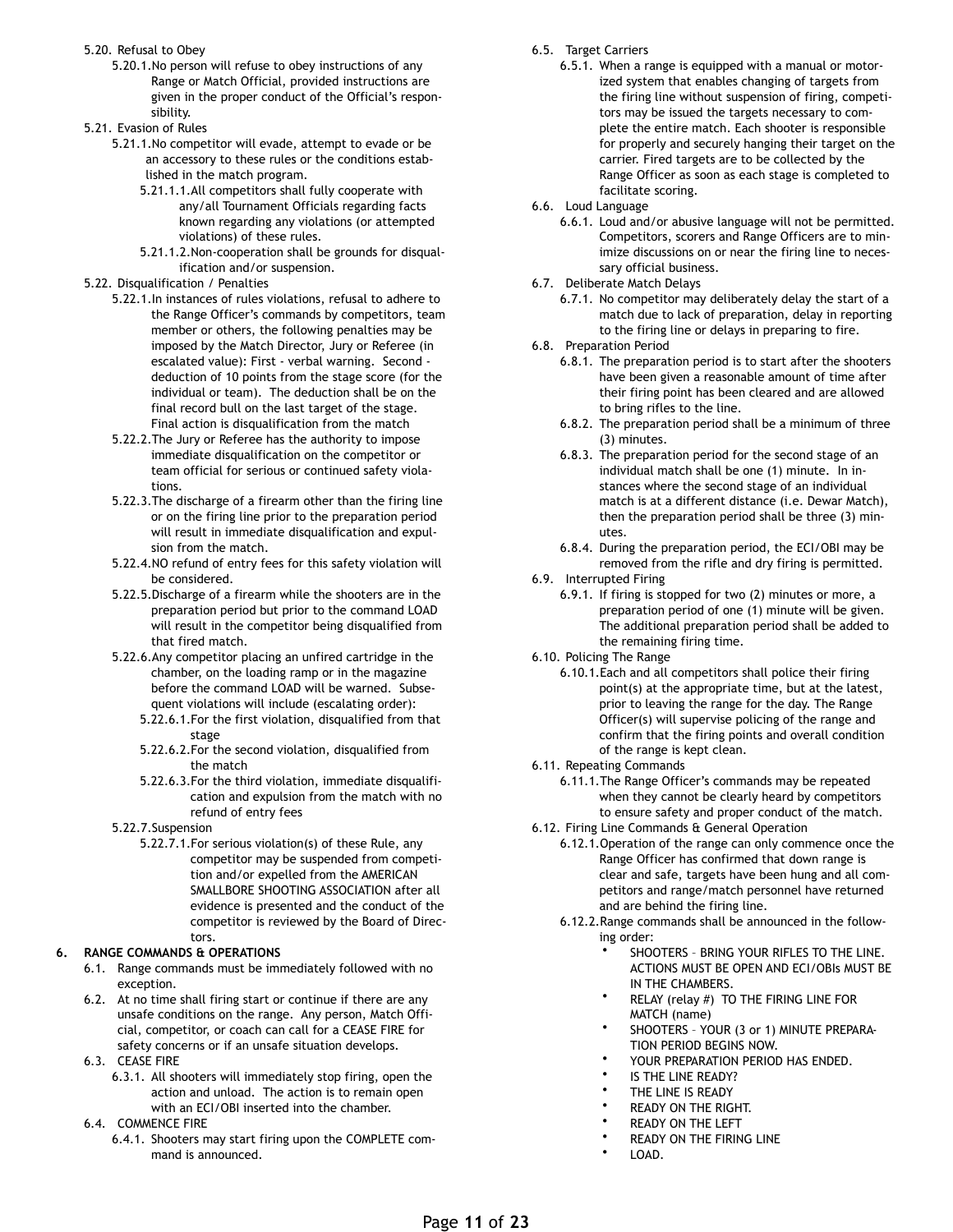- COMMENCE FIRING.
- CEASE FIRING. OPEN ALL BOLTS. INSERT YOUR ECI/OBIs AND MAKE THE LINE SAFE.
- IS THE LINE SAFE?
- THE LINE IS SAFE.
- SHOOTERS, YOU MAY GO FORWARD AND CHANGE TARGETS.
- 6.13. Range Operation Alibis
	- 6.13.1.In the event of extreme weather or other range equipment or operations issues, the Range Officer and Match Director shall determine if a refire shall be conducted or if the stage (or match) is to be cancelled.
	- 6.13.2.This can also apply to a range situation in which all targets have been severely damaged and are no longer capable of being scored for ALL competitors on that relay.
	- 6.13.3.Defective Cartridge / Disabled Rifle / Malfunctions
		- 6.13.3.1.The Range Officer shall address all defective cartridges, disabled and/or malfunctioning rifle alibis on the range.
		- 6.13.3.2.Upon notification of such an issue by the competitor, the Range Officer shall note the time expended in order to grant a continuation of fire with a proper amount of time (provided the issue is deemed legitimate).
		- 6.13.3.3.If a defective cartridge or disabled/malfunctioning rifle claim is deemed illegitimate by the Range Officer, no additional time will be granted.
- 6.14. Electronic Targets
	- 6.14.1.Electronic scoring targets are authorized for all ASSA events.
	- 6.14.2.The rules associated with the use of electronic targets, including challenges, malfunctioning systems, etc. will follow those established by USA Shooting. (ASSA is in favor of having a single, uniform approach in the United States for all competitors to follow for matches conducted on electronic targets.)

### **7. MATCH OFFICIALS**

- 7.1. Match officials are to be thoroughly familiar with the published match program and with ASSA Rules. Match Officials are allowed to compete in all ASSA matches (except the ASSA National Matches) provided the operation of the range can be safely operated.
- 7.2. Officials conducting the ASSA National Matches may not compete during those matches.
- 7.3. It shall be the duty of all match officials to conduct themselves with the highest level of integrity and be impartial in all of their decisions. Officials shall not intimidate, molest nor allow any such behavior by others and should immediately report such actions to the Match Director.
- 7.4. When match officials are addressing equipment or rules violations, they should do so in such a manner that does not distract other competitors. The intent is to minimize the impact and/or inconvenience to all parties involved. When addressing rule infractions, the issue should be clearly explained to the competitor such that they are able to make the appropriate changes to become compliant.
- 7.5. The duties of Match Officials are as follows:
	- 7.5.1. Match Director is the official primarily responsible for:
		- 7.5.1.1. Conduct of the entire match
		- 7.5.1.2. Modifications to the match and/or firing conditions from what is outlined in the program (only via the use of a "Match Director's Bulletin" formally posted to inform participants of the changes
		- 7.5.1.3. Safe and efficient range operation
		- 7.5.1.4. The Statistical Office and scoring
- 7.5.1.5. Ensuring all required reports are issued to ASSA
- 7.5.2. Deputy Match Director when appointed, reports to the Match Director and acts on behalf of the Match Director in their absence.
- 7.6. ASSA Official Referee
	- 7.6.1. Official Referee qualifications are as follows:
		- 7.6.1.1. Any individual, 21 years of age or older and who meets all of the requirements established by the ASSA may be certified as an Official Referee.
	- 7.6.2. Only the ASSA has the authorization to establish, certify and appoint Official Referees. This also includes any requirements for recertification.
	- 7.6.3. Certification may include, but not be limited to, oral, written or other methods of examination to confirm the applicant's knowledge and application of the ASSA rules as written.
	- 7.6.4. The ASSA Board of Directors will make the final decision on the eligibility and certification of an Official Referee and is under no obligation to provide cause for refusal or rejection.
	- 7.6.5. Official Referees may be authorized to serve with specific limitations specified by the ASSA.
	- 7.6.6. Any items provided to an Official Referee remains the property of the ASSA and must be returned upon request of the ASSA or upon termination as an Official Referee
	- 7.6.7. Official Referees are assigned to tournaments by ASSA Vice President of Competitions and/or the Board of Directors.
	- 7.6.8. No ASSA Official Referee may compete in any match that they have been assigned to officiate in order to maintain impartiality.
	- 7.6.9. The general duties of an ASSA Referee are to:
		- 7.6.9.1. Ensure the safe and efficient conduct of the match.
		- 7.6.9.2. Have current knowledge of current ASSA Bylaws, competitive rules, classifications and procedures used to conduct matches
		- 7.6.9.3. Function as a guide for every official at ASSA rifle matches, including the Statistical Office
		- 7.6.9.4. Execute their duties with the highest level of integrity and impartiality in a courteous and respectful manner to competitors, match officials, spectators and members of the media
		- 7.6.9.5. Report any and all incidents to the ASSA Board of Directors that is in the best interest of the organization and the sport of smallbore rifle competition
		- 7.6.9.6. A Referee is not responsible for the administration or execution of the match except to enforce the rules and regulations.
		- 7.6.9.7. Communicate all observations and recommendations directly to the Match Director.
			- 7.6.9.7.1. The only exception is for emergencies that involve safety of personnel or property, the Official Referee will act immediately with full authority and responsibility.
	- 7.6.10.The match duties of an ASSA Referee:
		- 7.6.10.1.Be familiar with the program
			- 7.6.10.2.Confirm that the range is satisfactory for the competition and is safe for use
			- 7.6.10.3.Verify that the Match Sponsor has sufficient staff to safely and properly conduct the match
			- 7.6.10.4.Observe the methods used for scoring and posting results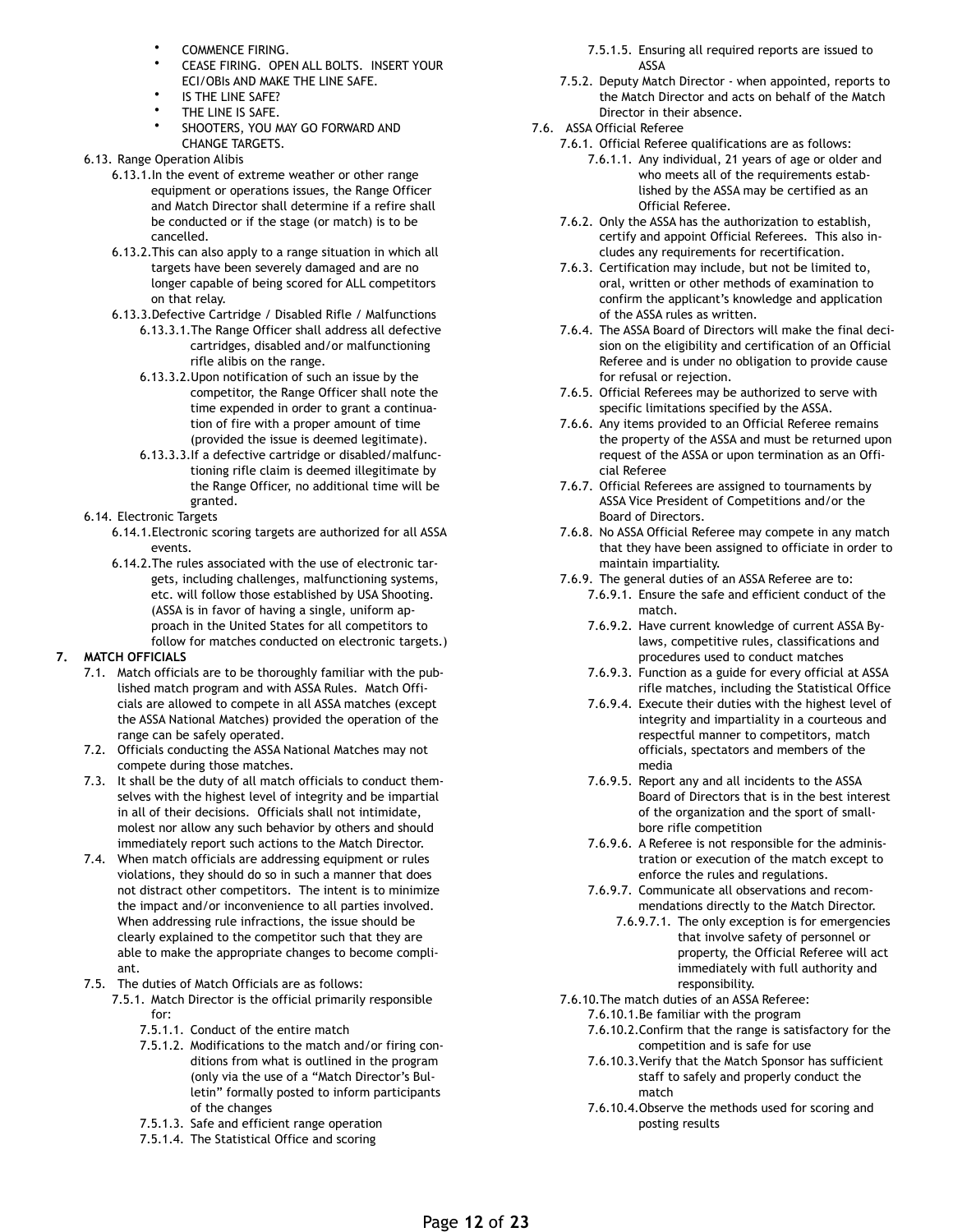- 7.6.10.5.Observe and verify that Official Match Bulletins are used by the Match Director to properly convey authorized changes and/or corrections to the match program
- 7.6.10.6.Be on the range during the entire competition to verify compliance to the ASSA rules by all competitors and report any compliance issues to the Match Director
- 7.6.10.7.Confirm that all challenges and protests submitted are addressed in a timely manner and per the ASSA rules
- 7.6.10.8.Oversee the official jury appointed by the Match Director
- 7.6.10.9.When a situation develops that is not covered by the ASSA rules, the Official Referee shall make a final decision based upon safety, the spirit of competition and the competitors.
	- 7.6.10.9.1.In such situations, the Official Referee shall provide a detailed summary report to the Board of Directors outlining the issue, those involved and the decision rendered. This is to make improvements in the rules and the overall organization.
- 7.6.10.10.Confirm that all scores are posted, along with challenge period times
- 7.6.10.11.At the conclusion of all scoring, review the results with the Statistical Office and the proper allocation of any awards provided by the ASSA.
- 7.6.10.12.Forward the following to the ASSA Vice President of Competitions:
	- 7.6.10.12.1.Targets to be considered for National Records
	- 7.6.10.12.2.Copies of Protests and subsequent reports
	- 7.6.10.12.3.Observations and/or recommendations
- 7.6.10.13.Listen to, evaluate and resolve any disagreements between Match Officials
	- 7.6.10.13.1.The decision of the Official Referee in such instances will be deemed final, however the decision may be formally protested to the ASSA Board of Directors for additional review.

#### 7.7. ASSA Official Jury

- 7.7.1. If no Official ASSA Referee is assigned to a Registered Match, the Match Director shall:
	- 7.7.1.1. appoint an Official Jury composed of persons who are familiar with the ASSA rules governing rifle matches
	- 7.7.1.2. Jury members do not have to be competitors but cannot be Match Officials
	- 7.7.1.3. Tournament Officials may not serve as members of the Jury.
- 7.7.2. This Jury shall act collectively to resolve any protests or disputes. This includes equipment, procedures and protests.
- 7.8. Chief Range Officer
	- 7.8.1. When warranted due to the size of the range, a Chief Range Officer will be appointed.
	- 7.8.2. The Chief Range Officer shall:
		- 7.8.2.1. have full responsibility for the range and any additional range personnel to conduct the match
		- 7.8.2.2. report to the Match Director
		- 7.8.2.3. be responsible for range safety
		- 7.8.2.4. enforce all ASSA rules
		- 7.8.2.5. ensure proper handling and collection of fired targets
	- 7.8.3. Range Officer(s)
		- 7.8.3.1. The Range Officer will perform all duties and responsibilities of the Chief Range Officer if

one is not warranted due to the size of the range.

- 7.8.3.1.1. If a Chief Range Officer is present, a Range Officer shall:
- 7.8.3.1.2. oversee the safety and discipline of range personnel, competitors and spectators in their assigned area of the range
- 7.8.3.1.3. be familiar with ASSA rules
- 7.8.3.1.4. review and confirm that competitors follow ASSA rules in an impartial manner
- 7.8.3.1.5. confirm that equipment and firing positions are legal
- 7.8.3.1.6. follow all instructions from the Chief Range Officer
- 7.8.4. Statistical Officer
	- 7.8.4.1. Statistical Officer is responsible for the official scoring of the match. and reports directly to the Match Director. The Statistical Officer is assisted by others as necessary to score targets and record results.
	- 7.8.4.2. The Statistical Officer shall:
		- 7.8.4.2.1. register competitors
		- 7.8.4.2.2. check eligibility, classification and special category compliance
		- 7.8.4.2.3. accept match entries
		- 7.8.4.2.4. maintain the list of match competitors (at a minimum to include name, competitor number & classification)
		- 7.8.4.2.5. assign squadding for competitors and teams
		- 7.8.4.2.6. maintain the official bulletin board
		- 7.8.4.2.7. determine match awards & distribute them to the winner(s)
		- 7.8.4.2.8. oversee scoring personnel, check addition on score cards and correct (if necessary due to error)
		- 7.8.4.2.9. prepare result bulletins (preliminary & final)
		- 7.8.4.2.10.post scores during the course of a match along with challenge period times
		- 7.8.4.2.11.resolve any uncertainties associated with crossfires
		- 7.8.4.2.12.report any rule infractions or irregularities associated with fired targets
		- 7.8.4.2.13.retain fired targets until the final challenge period ends
		- 7.8.4.2.14.provide any final reports to ASSA
- 7.8.5. Squadding
	- 7.8.5.1. Individual Squadding
		- 7.8.5.1.1. may be made in advance of the match when entries are received
		- 7.8.5.1.2. competitors may be squadded so their assigned firing location moves a predetermined distance along the firing line after a predetermined period
		- 7.8.5.1.3. may be conducted by classification, but wherever practical all shooters of a classification should be on the same relay
- 7.8.6. Team Squadding
	- 7.8.6.1. shall be conducted such that all teams will fire concurrently (via adjusting the number of adjacent assigned firing points)
	- 7.8.6.2. shall be conducted by the Statistical Officer or by random drawing conducted by Team Captains under the supervision of the Statistical Officer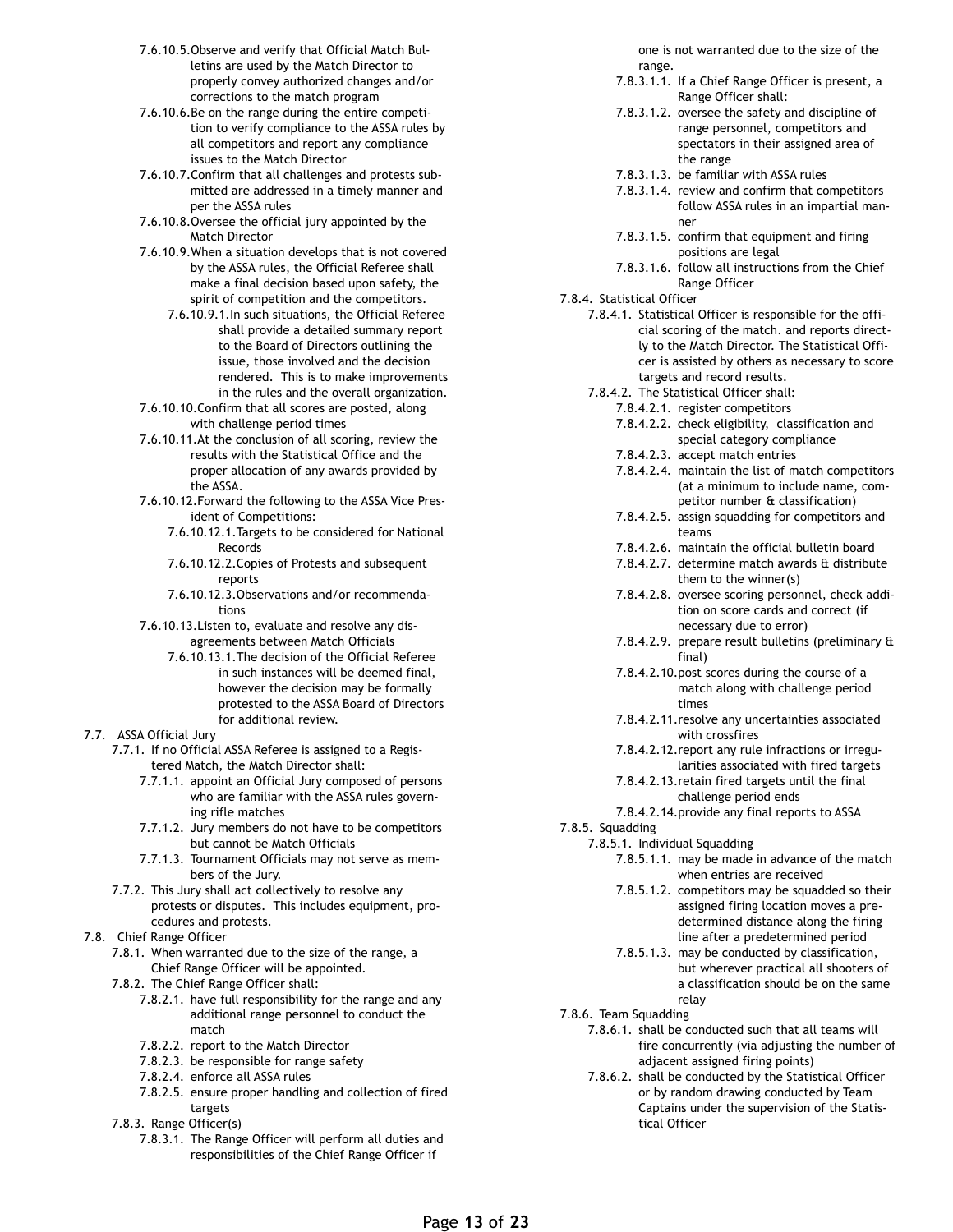- 7.8.6.3. team cards must be completed prior to squadding, with all firing team members, alternates, Coaches and Captains listed
	- 7.8.6.3.1. The Team Captain may assign firing members to the target position they desire unless this is predetermined by the Statistical Officer
- 7.8.6.4. When targets are secured on the frame by the competitor, it is the competitor's responsibility that the correct target for the match, position and range being fired is used. Note: Refer to Competitor Responsibilities.

#### **8. TEAM OFFICERS**

- 8.1. Team Captain
	- 8.1.1. Each team must have a designated Team Captain, who is responsible for the conduct and good sportsmanship of all members (firing & alternates) of their team, coaching / instructing the team during the course of fired team matches
	- 8.1.2. Responsible for completion of all team entry cards for registration and squadding purposes, and ensuring that the information (classifications, etc.) are correct and registered with the Statistical Office PRIOR TO THE FIRING OF THE FIRST SHOT OF TEAM **MATCHES**
	- 8.1.3. Responsible for being familiar with the match program
	- 8.1.4. Ensure firing members are on the correct firing points at the appointed time
	- 8.1.5. Shall check scores, sign score card and if necessary, enter challenges / protests on behalf of the team and collect team awards
- 8.2. Team Coach
	- 8.2.1. The team coach functions as the Team Captain's deputy and serves as Team Captain in their absence and assumes the responsibilities of the Team Captain
	- 8.2.2. Refer to the COMPETITION REGULATION sections for additional information regarding Team Coaches and Team Captains.

### **9. PHYSICALLY DISABLED SHOOTERS**

- 9.1. A shooter is considered a physically disabled shooter if they cannot assume and fire from one (1) or more of the shooting positions outlined in the ASSA rules. This also includes those who must use special equipment to participate in matches, per medically documented conditions.
- 9.2. Physical impairments can be either temporary or permanent.
- 9.3. Such shooters must apply in writing to ASSA to assume any special (including modified) positions, use special equipment, or to utilize a combination of both. The application will be reviewed by the Vice President of Competitions, and may require additional written clarifications, photographs of the equipment and/or positions to be considered. The application will also need to include a statement from a medical doctor outlining the physical impairment if it is not visually apparent.
- 9.4. If the ASSA approves the application, a letter, along with photographs and a written explanation of the equipment/ position waiver will be supplied to the shooter. This letter must be kept in their possession when attending and participating in ASSA rifle matches and is to be furnished to the Match Director / Range Officer upon request.
- 9.5. In the event that another competitor lodges a challenge/ protest against the equipment and/or position used by a physically disabled shooter, the Match Jury shall review the ASSA letter and photographs to determine compliance and rule accordingly.
- 9.6. National records may not be established when special equipment and/or modified equipment is used.

#### **10. TEMPORARY DISABILITY**

10.1. In the event of a competitor having a temporary disability, they may fire utilizing the next more difficult position.

The difficulty of positions are as follows (listed in increasing difficulty): Sitting, kneeling and offhand (standing)

10.2. Any substitute position must conform to the ASSA rules defining that position. The Match Director must be informed of the use of a substitute position during registration and prior to the first record shot fired. UNLESS VISU-ALLY APPARENT, any request for use of the alternate (more difficult position) should be supported with a letter from a medical doctor outlining the temporary disability, with a set expiration date. If such a letter cannot be provided by the competitor, it would be approved at the discretion of the Match Director. When in doubt, check with the Match Director in advance of travel to a competition.

#### **11. SCORING**

- 11.1. For consistency across smallbore rifle competitions, the following scoring methodology is comparable to that of other smallbore rifle governing bodies.
	- 11.1.1.Targets should be scored after the completion of each target or stage, whatever is more convenient.
	- 11.1.2.Targets may be scored in a designated area such as the Statistical Office, or on the range in view of others.
	- 11.1.3.Targets may not be scored while hanging on the frames. All targets are to be scored in the horizontal position, with the use of a back lighted target box (if possible).
	- 11.1.4.Targets shall be compared to backers (whenever used) prior to scoring to verify shots
	- 11.1.5.Targets scored in the Statistical Office may function as the score cards. If used as score cards, the targets must be retained in undamaged condition until all challenge and/or protest periods have expired.
	- 11.1.6.For any shot hole, when the leading edge comes into contact with a scoring ring or the outside of the target bull, the higher value is given for the score. Any shots that do not hit the target bull (or any of the scoring rings) is considered a miss with a shot value of zero (0).
	- 11.1.7.A scoring gauge will be used to determine the value of any close shot. When scoring personnel use a gage to determine a shot(s) value, the target must be marked to indicate the shot(s) evaluated and if it was of the higher (+) or lower (-) value. This applies to the use of both plug type and overlay devices.
	- 11.1.8.Official Plug Gage sizes are as follows:
		- 11.1.8.1.Inward Plug Gage: .2225" .22240" (5.65mm – 5.69mm)
		- 11.1.8.2.Outward Plug Gage: .3555" .3535" (9.03mm – 8.98mm)
	- 11.1.9.Any plug type scoring gage should be carefully inserted vertically such that it does not affect the final plug position (and score) in the shot hole. Only shots which the score is not certain are to be plugged.
	- 11.1.10.Individual shot values are to be recorded next to each target bull on indoor targets. For outdoor targets that have multiple shots per bull, the total score for each bull (including x count) is to be marked next to each fired bull. Any shots that are evaluated using any type of gage are to be marked as such.
	- 11.1.11.Magnifying devices are allowed to be used by scoring personnel based on the following:
		- 11.1.11.1.All magnifying devices used for a match must be of the same magnification.
		- 11.1.11.2.Devices must be used in a manner in which they do not come into contact with scoring plugs when inserted into the target.
	- 11.1.12.When shot groups are present, there are instances where scoring rings may be partially obliterated by two (2) or more shots. Plug type gages are NOT to be used for scoring those shots. Plug type gages are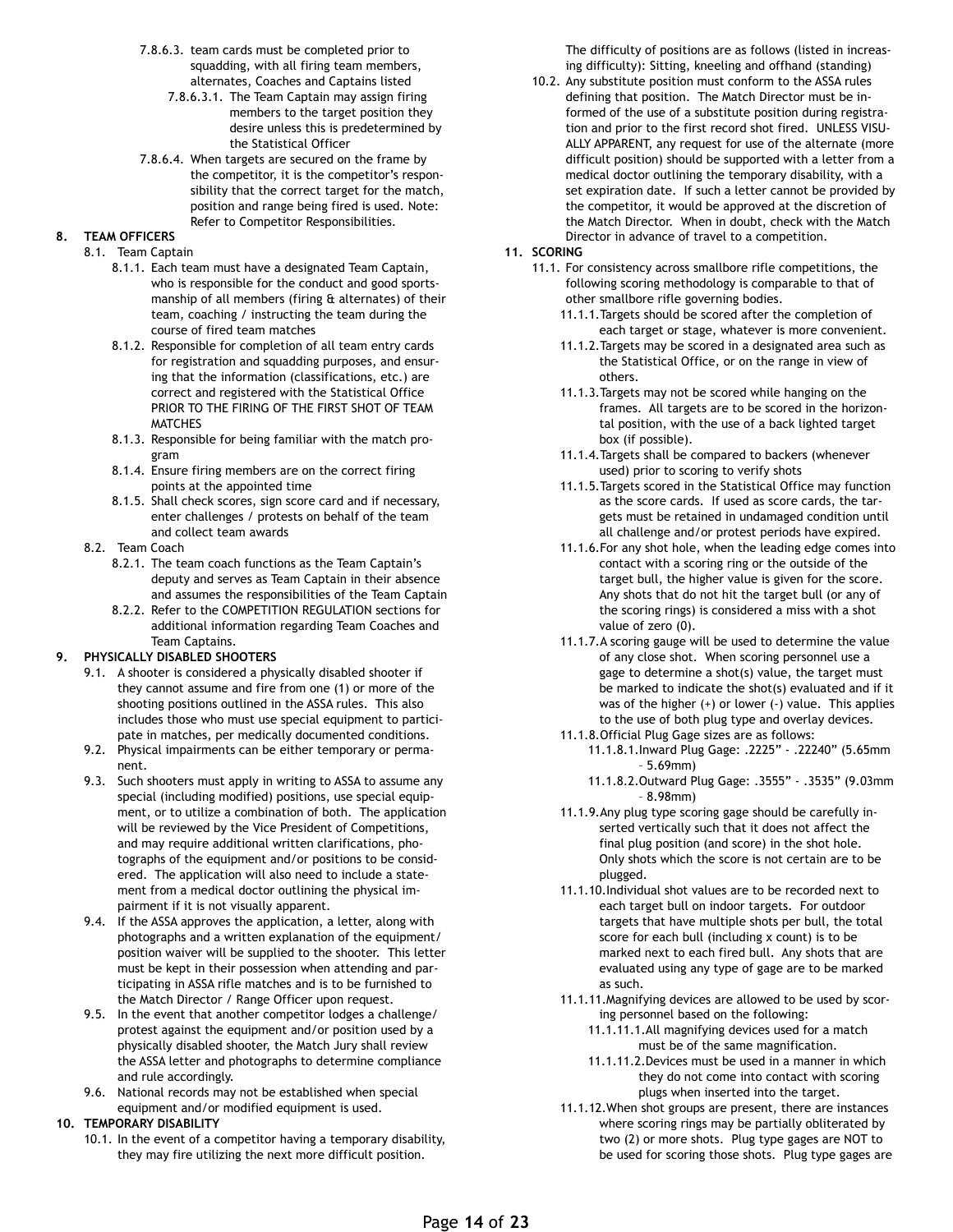also NOT to be used for two (2) or more close shots that are interconnected by a tear in the paper. In those instances, a plastic shot overlay shall be used to determine the scoring ring location in conjunction with a second .22 caliber overlay to determine individual shot values.

- 11.1.13.The plastic overlay is NOT allowed to be used for individual shots. In those instances, a plug type gage is to be used.
- 11.1.14.Any shot that is oblong due to a "key hole" (a bullet that was tumbling when passing through the target) shall be awarded the highest shot value of the any scoring rings contacted.
- 11.1.15.The philosophy of scorers is to evaluate the shot values – not to disprove shots are not of the higher value. Any shot that cannot be agreed upon by two (2) scoring personnel will be determined by another match official.
- 11.2. Inward Scoring
	- 11.2.1.When the gage flange touches the scoring ring, the shot will be scored as the higher value. In instances when the gage flange and scoring ring are perfectly tangent to each other such that no black of the target bull is visible between the two, the shot shall be scored as the higher value.
- 11.3. Outward Scoring (applicable only on indoor targets)
	- 11.3.1.Outward scoring is used on indoor targets that utilize a dot as the 10 ring. For those targets, the outward scoring plug will be used to determine close shot values from 6 through (including) 10.
- 11.4. Visible Hits & Close Groups
	- 11.4.1.All visible shots on the target shall be scored. In instances where there is a grouping of three (3) or more shots may make it possible that subsequent shot(s) may go through the enlarged hole without leaving additional mark(s), the shooter shall be given the benefit of the doubt and awarded the required number of record shots for that target bull (provided no crossfires are evident after checking backer targets).
	- 11.4.2.When such groups may result in nonvisible shot(s) in two scoring rings, they will be scored to the higher value ring.
	- 11.4.3.When scoring targets, all shots with an "X" or "center shot" value are to be recorded. This is the primary method used to break ties and establish National Records.
		- 11.4.3.1.The "X" Ring is the ring located inside of the 10 ring on conventional outdoor smallbore rifle targets
		- 11.4.3.2.Any edge of the shot hole that touches the outside edge of the x-ring (visibly or with the use of a scoring plug or overlay) is scored as an "X"
- 11.5. Shots of Higher Value
	- 11.5.1.Shots are determined to be an "X of higher value" when the OUTSIDE edge of the shot does NOT touch the outside edge of the X-ring.
	- 11.5.2.This type of score value is to be verified with the use of either a plug or overlay type gage (as use is defined above)
- 11.6. Center Shots
	- 11.6.1.Center shots are scored on targets that do not have an "x-ring". Center shots are NOT scored on USAS-50 indoor targets.
	- 11.6.2.Indoor Conventional Target (A-17 type @ 50 ft) Any shot hole that touches the 10 ring but not touch the outside edge of the nine ring (using a standard plug type scoring age)
	- 11.6.3.Indoor Conventional Target (A-7 type at 75 ft) Any shot hole within the 10 ring which does not touch

the outside edge of the 10 ring (while using a standard plug type scoring gage)

- 11.6.4.Outdoor ASSA Metric Position & Metric Prone (A-50 or A-51 type at 50 meters) - Any shot hole touching the inner ten ring
- 11.6.5.Outdoor Metric Prone (A-33 type at 50 meters or 50 yards, reduced) - Any shot hole within the ten ring which, with the aid of a .22 caliber plug-type scoring gauge or overlay, the flange of which does not touch the outside edge of the ten ring.
- 11.7. Center Shot of Higher Value
	- 11.7.1.Center shots of a higher value are only scored on indoor conventional smallbore rifle "A-17" type target. The shot hole is verified with the use of a .22 caliber plug gage (as noted above) that when inserted, totally eliminated the 10 ring from view.
	- 11.7.2.Use of center shots of higher value only apply to break ties of maximum standard center shot scores (i.e. 100-10x, 200-20x).
- 11.8. Misses
	- 11.8.1.Hits outside the scoring rings of the competitor's target are scored as misses.
- 11.9. Early or Late Shots
	- 11.9.1.If a competitor fires any shot before the command to COMMENCE FIRE or after the command to CEASE FIRE, the shots of highest value on the target shall be deducted with the quantity deducted being equal to the number of shots fired early and/or later.
	- 11.9.2.The competitor shall receive a warning from the Range Officer. If repeated, the shooter may be expelled due to safety concerns at the discretion of the Chief Range Officer.
- 11.10.Excessive Hits
	- 11.10.1.Excessive hits may occur on either a competitor's own target or on a target for another competitor. 11.10.2.Competitor's Own Target
		- 11.10.2.1.Excess shots on the target shall be scored such that the number of hits for the lowest possible value
		- 11.10.2.2.A penalty point will be assessed for each shot hole in excess of the required total number of record shots on the target (with values of X or 10 becoming a 9)
		- 11.10.2.3.If a shooter discovers that they have fired excess shots on any target (or target bull for outdoor targets), then they should reduce the number of successive shots on their target in order to not exceed the total number of record shots fired. Any excess shots will be scored as noted above.
	- 11.10.3.Another Competitor's Target
		- 11.10.3.1.Shots fired onto the target of another competitor that are in excess quantity of the record number of shots on their own target shall be scored by bringing them back to the shooter's own target (onto the corresponding bull) and then scored as excess shots on their own target as noted above.
	- 11.10.4.Ricochets
		- 11.10.4.1.A hole made by a ricochet bullet does not count as a hit and will not be scored.
	- 11.10.5.Cross-Fires (Internal & External)
		- 11.10.5.1.Cross fires shall be assessed one (1) penalty point per shot with the value deducted from the shot(s) of highest value on the target (i.e. an X or 10 becomes a 9)
			- 11.10.5.2.If the shots to be transferred back to the shooter's target cannot be clearly identified, then the hits of lowest value are the ones to be transferred to the target bull with insufficient hits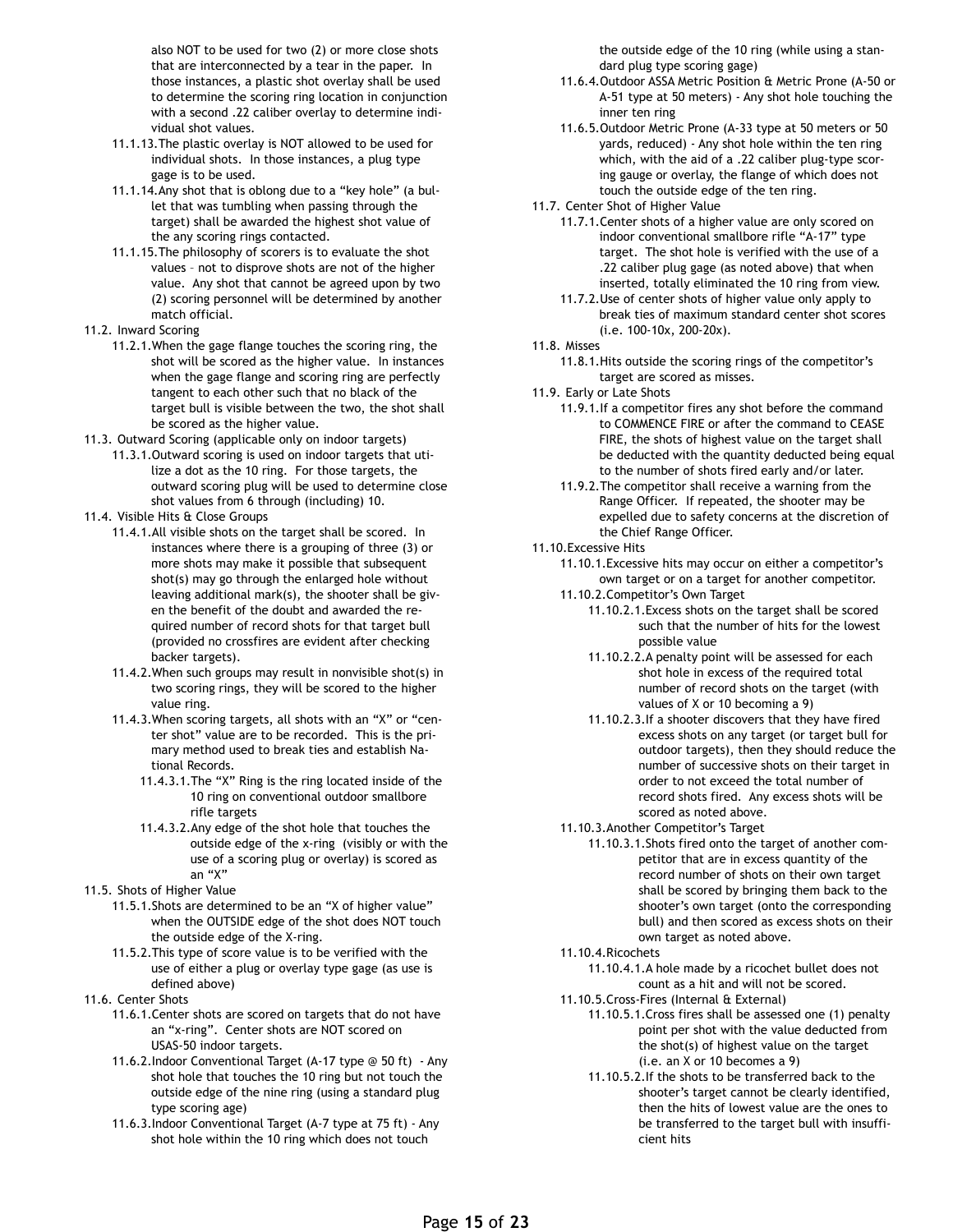- 11.10.5.3.All other shots shall be scored at their actual value
- 11.10.5.4.In instances where cross-fires occur during matches and backer targets are not used, the competitor receiving the shot(s) will accept the value of the cross-fire and any additional "excessive" hits and penalty points as part of their own score (unless cross firing can be verified visually by the Range Officer)
- 11.10.6.Altered Targets & Scoring
	- 11.10.6.1.Targets intentionally altered, marked or modified as an advantage to one shooter over their competitors will not be scored and that stage (target) shall receive a score of zero (0).
- 11.10.7.Scoring of Incorrect Targets
	- 11.10.7.1.Shots fired on incorrect targets will not be scored and that stage (target) shall receive a score of zero (0).
	- 11.10.7.2.Failure to hang a backer is not cause for penalty.
- 11.11.TIE BREAKING PROCESS
	- 11.11.1.The following process shall be used to decide the outcome of tied score(s) for all individual, team and aggregate matches.
	- 11.11.2.Note that the numbering of bulls on each target will be a component used to break ties. The numbering is part of the original printing on the official target. For the purpose of breaking ties, the numbered bulls will be considered to be continuous for the entire aggregate course of fire.
	- 11.11.3.Prone Matches (Fired Matches in the following order)
		- 11.11.3.1.By greater number of x's over the course of fire (or center shots on targets that do not have an x-ring)
		- 11.11.3.2.By the highest numerical score with the xcount on the last stage of the aggregate match.
		- 11.11.3.3.If still tied, use the target from the longest range and compare highest total score (with the x-count) in reverse order starting on the last numbered target bull.
		- 11.11.3.4.By the highest total score with the x-count on the last stage
		- 11.11.3.5.If still tied, use the next stage in the reverse order of starting at the highest numbered target bull
		- 11.11.3.6.Score "X's of higher value" and apply the tie breaking rules 1-4 until successful
	- 11.11.4.Dewar Match Tie Breaking Rules
		- 11.11.4.1.First, use the total score at the longest range
		- 11.11.4.2.Number of x's at the longest range
		- 11.11.4.3.Number of x's of higher value at the longest range
		- 11.11.4.4.If still tied, use the target from the longest range and compare highest total score (with the x-count) in reverse order starting on the last numbered target bull.
	- 11.11.5.Unfired (Aggregate) Matches
		- 11.11.5.1.By greater number of x's over the course of fire
		- 11.11.5.2.By greater number of center shots for targets that do not have an x-ring
		- 11.11.5.3.By the total score of the targets at the greatest distance
		- 11.11.5.4.By the greater number of x's or center shots (for targets that do not have an x-ring) at 100 yards/meters
- 11.11.5.5.By the highest total score on each target bull in reverse order starting at the longest range.
- 11.11.6.Position Matches
	- 11.11.6.1.Aggregate Matches or matches with multiple positions:
		- 11.11.6.1.1.Greatest number of x's (or center shots for targets with no x-ring) over the entire course of fire
		- 11.11.6.1.2.By the highest score in standing position (including x's / center shots)
		- 11.11.6.1.3.By the highest score in the kneeling position (including x's / center shots)
		- 11.11.6.1.4.By the highest score in the sitting position – if applicable - (including x's / center shots)
		- 11.11.6.1.5.By the highest score in the prone position (including x's / center shots)
		- 11.11.6.1.6.By the highest score on the last stage of the standing position (including x's / center shots), followed by the second to last stage.
		- 11.11.6.1.7.By the highest score in the standing position (including x's / center shots) starting on the last fired numbered bull on the last fired target and proceeding in reverse order until the tie is broken. If the tie is not broken in standing, then proceed to keeling and then prone.
	- 11.11.6.2.Fired matches using only one (1) position 11.11.6.2.1.Greatest number of x's (or center shots for targets with no x-ring) over
		- the entire course of fire 11.11.6.2.2.By the highest score on the last stage (including x's / center shots), followed by the second to last stage, etc.
		- 11.11.6.2.3.By the highest score fired (including x's / center shots) starting on the last numbered bull on the last fired target and proceeding in reverse order until the tie is broken.
- 11.11.7.Team Matches (Prone or Position)
	- 11.11.7.1.Ties for teams having the same total score for the entire course of fire will be broken by taking the total team score and then using the tie breaking methods as outlined above.
- 11.11.8.Unbreakable Ties
	- 11.11.8.1.In case a tie cannot be broken per the information above, the Match Director shall resolve the awards as follows:
		- 11.11.8.1.1.A complete or partial course of fire shall be conducted per the original match condition, or starting at the longest range of the match.
		- 11.11.8.1.2.Firing single shots at the greatest distance for the match
		- 11.11.8.1.3.Equally distribute the match prizes / awards / merchandise

#### **12. CHALLENGES**

- 12.1. Challenges may be conducted when a competitor believes that their score is incorrect, or that a score of another is incorrect. This also includes instances involving the score(s) for team matches.
- 12.2. The Match Sponsor shall outline the challenge time limits in either the match program or via a match bulletin posted at the range on the official bulletin board.
- 12.3. Any challenge must be initiated by the competitor within the posted challenge period. In order to verify the challenged score is correct, targets may be replugged or rechecked with the overlay. Upon completion, the challenging competitor (or team captain) shall be allowed to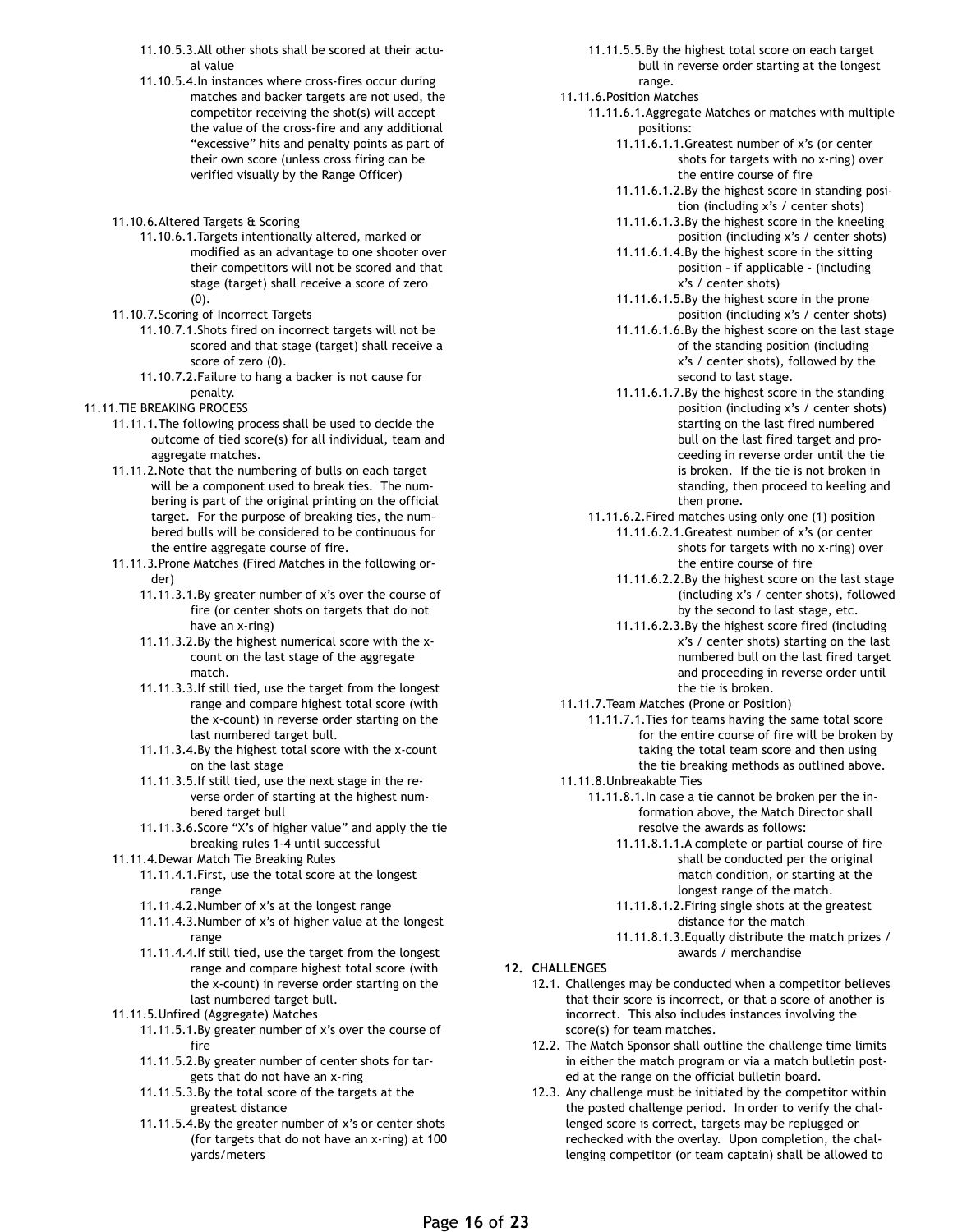inspect – but not handle – the target(s) involved for that challenge.

- 12.4. The challenge fee will be charged and collected by the Statistical Office at the rate outlined in the match program. The challenge will then proceed with a rechecking of the target(s). If the score (including "x" or "center shot" count) changes, then the challenge fee is refunded to the competitor. If the score value is verified with no change, then the fee is retained by the Statistical Office and turned over to the match sponsor upon conclusion of the match.
- 12.5. Aggregate matches are only able to be challenged on the addition of all fired matches for that aggregate.
- 12.6. Each fired match is challenged by total score, with all target(s) and shots for that fired match being rescored.
- 12.7. If an official Referee is present, or if the match Jury reviews the challenge, their decision is final.
- 12.8. The Match Director may recheck any competitor's target(s) via an administrative challenge. In addition, administrative challenges:
	- 12.8.1.may be initiated at the Match Director's discretion or by request
	- 12.8.2.must be conducted prior to the end of the last posted challenge period
	- 12.8.3.upon completion must be verified by either the Referee (if assigned) or the match Jury.
- 12.9. When an individual or team challenges another competitor's or team's score, the individual or team that is filing the challenge shall also have their targets rescored. This will be conducted by the Match Director.
- 12.10.When targets are scored in the Statistical Office, the Chief Statistical Officer shall conduct the rescoring of a challenge, except when they had previously scored or checked the target. In those instances, the Referee (if assigned) or Jury shall conduct the rescoring of the challenge, in that order.

#### **13. PROTESTS**

- 13.1. A competitor may formally protest for the following reasons:
	- 13.1.1.Equipment of another competitor which may be illegal
	- 13.1.2.Advantageous conditions in which another competitor was allowed to fire the match (no including natural weather conditions)
	- 13.1.3.Any improper action(s) in which the competitor believes that they were subjected to (except scoring of targets)
- 13.2. Protest Committees
	- 13.2.1.For the ASA National Championships, a protest committee may be established to immediately rule on protests for those matches. Any decisions issued by the National Championship Protest Committee or Jury shall be in accordance with ASSA Rules and any prior protest resolutions issued by the ASSA.
	- 13.2.2.Protest Process
		- 13.2.2.1.Any protest must be immediately lodged upon the incident per the following sequence. If a step is completed and the Competitor is not satisfied with the outcome, they shall initiate the next step in the process as stated.
			- 13.2.2.1.1.Competitor shall initiate the protest verbally explaining the complaint to the Chief Range Officer or Chief Statistical Officer
			- 13.2.2.1.2.Competitor shall restate the complaint to the Official Referee (if present) or to the match Jury Chairman
			- 13.2.2.1.3.Competitor shall file a formal written complaint stating the facts surrounding the event and provide this to the Official Referee (if present) or to the

match Jury Chairman within 12 hours of the event.

- 13.2.2.1.4.The Official Referee (if present) or to the match Jury Chairman shall forward the protest to the ASSA VP of Competitions with their statement within 48 hours of the occurrence that was protested.
- 13.2.2.2.Failure to follow the specific steps outlined above will result in automatic rejection of the protest.
- 13.2.2.3.For any instances in which a protest involves actions as a result of any match official, including the Referee or Jury member (including Chairman), that official shall recuse themselves from the process and a substitute official designated. This shall be noted in the protest report.
- 13.2.3.Upon receipt, the ASSA VP of Competitions will contact and issue a response to the Competitor that initiated the protest within 72 hours, pending the availability of match personnel and other witnesses to allow a proper review of the occurrence.
- 13.3. Team Match Challenges / Protests
	- 13.3.1.Challenges and/or protests may be lodged during team matches as follows:
		- 13.3.1.1.Challenges / protests can only be made by the Team Captain
		- 13.3.1.2.Challenges to a team score shall be \$3
		- 13.3.1.3.Challenges to an individual team member's score shall be \$3 each
		- 13.3.1.4.Challenge rates during the ASSA National Matches will be set in the match program

#### **14. NATIONAL RECORDS**

- 14.1. National records recognized by ASSA will be maintained in a separate listing for ease of maintenance.
- 14.2. All national records must be set in accordance with ASSA rules and match conditions and subsequently verified by ASSA. National Records shall be established only by American Citizens who are ASSA members.
- 14.3. National Records may be established only when more than one competitor or team participated in the match, which must also be an ASSA Registered competition. Scores fired during approved or reentry matches are not eligible for recognition as a National Record.
- 14.4. ASSA must review and approve all scores (and targets) submitted for National Records before they are deemed official.
- 14.5. Scores to be considered for National Records must be complete for an entire match. Partial or individual stage scores will not be considered for National Records. Outdoor scores must be fired under natural light.
- 14.6. Scores fired during any sight matches are eligible only for Any Sight National Records. Metallic sight scores fired during any sight matches are only eligible for Any Sight National Records
- 14.7. National Individual Record Scores
	- 14.7.1.All scores must be fired in individual matches. 14.7.2.No score fired in a team match will be considered
	- for recognition as an individual record. 14.7.3.Scores for special category records (Open, Civilian, Service, Women, Senior, Junior, Intermediate Junior,
	- and Sub-Junior) may be fired in either open or restricted matches. 14.7.4.All targets to be considered for National Records
	- must be sent to the head of ASSA Competitions for verification.
- 14.8. National Team Record Scores
	- 14.8.1.All scores must be fired in matches where teams fire as a unit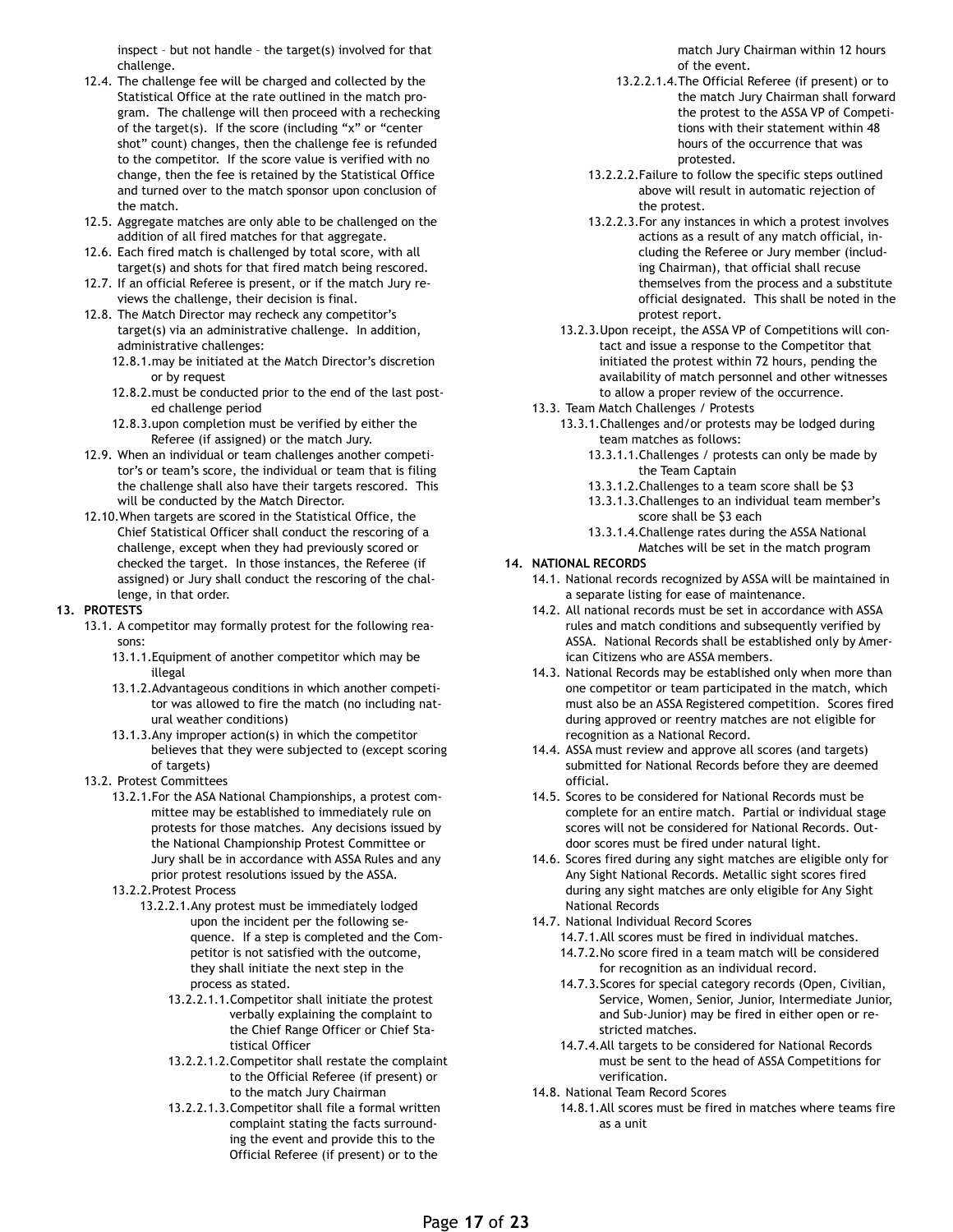- 14.8.2.No combination of individual match scores (i.e. "paper matches") will be considered for team records (except Metric Position Sectional Teams).
- 14.8.3.For Special Category records (Open, Civilian, Service, Women, Junior, Intermediate Junior and Sub-Junior categories) all members of the team must be members of the same special category
- 14.8.4.Teams must meet all established criteria for the type of team entered.
- 14.8.5.National Records will not be recognized for pickup teams (teams made up of shooters who do not represent one of the groups outlined in the team criteria)
- 14.8.6.All targets to be considered for National Records must be sent to the head of ASSA Competitions for verification.
- 14.9. Course of Fire for Recognition of National Records
	- 14.9.1.The sport of smallbore rifle competition is rich in tradition that includes established national records. In some instances, those records were set many years ago. In keeping with tradition and in recognition of those achievements, ASSA will base our initial listing of national records on those scores from the established courses of fire.
		- 14.9.2.Not all categories may have national records identified by the ASSA.
		- 14.9.3.For national records to be recognized, an ASSA National Record Reporting form must be submitted to ASSA by the Statistical Officer responsible for the match where they were fired, after being certified by the match jury or ASSA Referee present. ASSA National Record Reporting forms can be found on the ASSA web site.

14.10.Continuation of Firing (Tie Breakers & National Records)

14.10.1.Competitors who fire a perfect score (all X's on targets with an X-ring or all 10s on targets without X-rings) in an individual match will be given an opportunity to continue to fire as a means to break ties and set National Records.

- 14.10.1.1.Continuation of fire may be either immediately after the match in which the perfect score was fired or later, however it must be on the same day as the perfect score
- 14.10.1.2.Continuation of fire is not conducted for perfect scores fired in team matches.
- 14.10.1.3.For national records, the total score will be comprised of the original match score and the score achieved from the continuation of fire.
- 14.10.1.4.The decision for timing of a continuation of fire will be what is the most practical for the situation
- 14.10.1.5.If not immediately fired, scores from a successive match cannot be used as part of the continuation score
- 14.10.1.6.Firing time and conditions will be the same as for the match in which the perfect score was fired.
- 14.10.1.7.Firing continues until a shot is made outside of the ring of highest value (X for targets with an x-ring or a 10 for targets without an x-ring).
- 14.10.1.8.For targets with multiple record bulls, the continuation of fire must be shot on the ordered number of the bulls
- 14.10.1.9.For multiple position matches, when a perfect score is fired, any continuation of fire for a national record shall be conducted in the STANDING position.
- 14.10.1.10.For matches fired at multiple distances, when a perfect score is fired, any continua-

tion of fire shall be conducted at the longer range.

- 14.11.Co-holder Records
	- 14.11.1.Tie breaking rules beyond the use of numerical scores and "X" count will not be employed when establishing National Records.
	- 14.11.2.Co-holder status will be awarded to individuals or teams when the fired score equals a National Record (numerical score and "X" count).

#### 15. **SMALLBORE RIFLE CLASSIFICATIONS**  15.1. **Conventional Prone - Outdoor**

| <b>Classification</b> | <b>Average Score</b> |
|-----------------------|----------------------|
| MASTER                | 99.5 and above       |
| <b>EXPERT</b>         | 98.5 to 99.49        |
| <b>SHARPSHOOTER</b>   | 96.5 to 98.49        |
| MARKSMAN              | <b>Below 96.5</b>    |

#### 15.2. **Metric Prone - Outdoor**

| <b>Classification</b> | <b>Average Score</b> |
|-----------------------|----------------------|
| <b>MASTER</b>         | 94.5 and above       |
| <b>FXPFRT</b>         | 92,00 to 94,49       |
| <b>SHARPSHOOTER</b>   | 89.50 to 91.99       |
| <b>MARKSMAN</b>       | <b>Below 89.5</b>    |

#### 15.3. **Conventional Position - Outdoor**

| <b>Classification</b> | <b>Average Score</b> |
|-----------------------|----------------------|
| <b>MASTER</b>         | 97.00 and above      |
| <b>EXPERT</b>         | 94,00 to 96,99       |
| <b>SHARPSHOOTER</b>   | 91.00 to 93.99       |
| MARKSMAN              | <b>Below 91.00</b>   |

#### 15.4. **Conventional Position - Indoor**

| <b>Classification</b> | <b>Average Score</b> |
|-----------------------|----------------------|
| <b>MASTER</b>         | 98.00 and above      |
| <b>EXPERT</b>         | 96.50 to 97.99       |
| <b>SHARPSHOOTER</b>   | 93.00 to 96.49       |
| <b>MARKSMAN</b>       | <b>Below 93.00</b>   |

#### 15.5. **Metric Position - Outdoor**

| Classification      | <b>Average Score</b> |
|---------------------|----------------------|
| <b>MASTER</b>       | 89.00 and above      |
| <b>FXPERT</b>       | 86,00 to 88,99       |
| <b>SHARPSHOOTER</b> | 83.00 to 85.99       |
| <b>MARKSMAN</b>     | Below 83.00          |

#### 15.6. **Metric Position - Indoor**

| <b>Classification</b> | <b>Average Score</b> |
|-----------------------|----------------------|
| <b>MASTER</b>         | 92.00 and above      |
| <b>EXPERT</b>         | 89.00 to 91.99       |
| <b>SHARPSHOOTER</b>   | 86,00 to 88,99       |
| MARKSMAN              | <b>Below 86.00</b>   |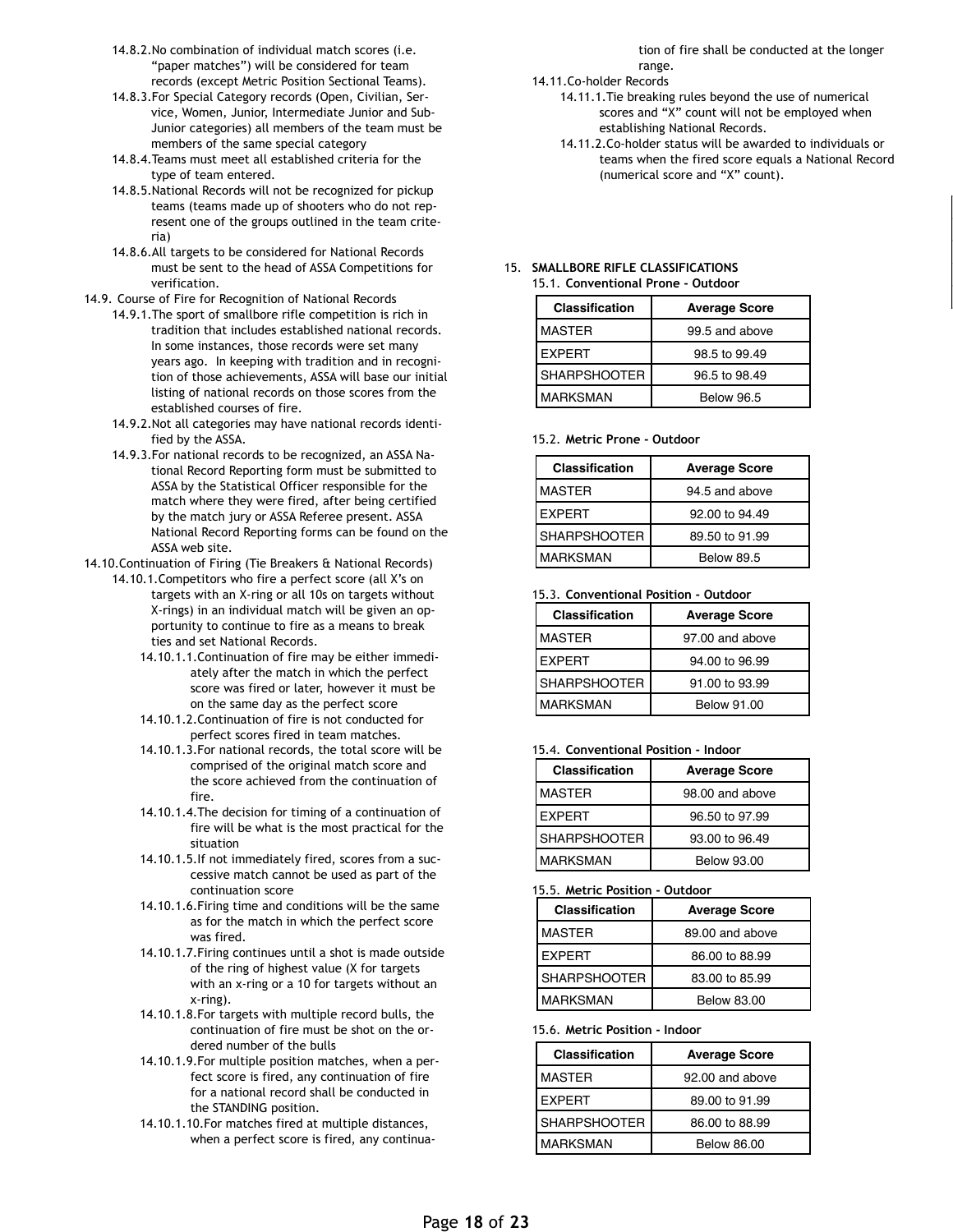#### **16. ASSA COMPETITION PROGRAMS**

16.1. The match program, as a minimum, should outline the following: Match Name, Match Sponsoring Organization, Date(s), Location, Contact(s) for Registration, Directions to the Range, ASSA Governing Rules Apply, including a statement that the most liberal conditions will apply, Rifle Type, Caliber & Ammunition, Course of Fire, including distance(s) and target(s), Position(s), Entry Fees, Competitor Eligibility (if restricted), Special Categories for Awards, Award Schedule & Type of Awards, Local Lodging options and Any Special Match Conditions / Considerations

#### **17. F-CLASS SMALLBORE RIFLE RULES**

- 17.1. The following rules apply to ASSA Smallbore F-Class Competitions.
	- 17.1.1.In the event that a specific rule is not included in this section, refer to the ASSA rules for smallbore rifle competitions.
- 17.2. Position
	- 17.2.1.Smallbore F-Class competitions are fired from the prone position. The rifle is supported by a front rest or bi-pod and/or a sling and rear rest. Specific information regarding the equipment is outlined in Section 17.3.
	- 17.2.2.At no time is the rifle butt and/or pistol grip allowed to rest on the ground or any other hard surface.
- 17.3. Rifles & Equipment
	- 17.3.1.General
		- 17.3.1.1.Open Chamber Indicators must be used at all times to easily confirm that all rifles are unloaded (ref: Section 2.13).
		- 17.3.1.2."Rail guns" are not allowed.
		- 17.3.1.3. Metallic or optical sighting systems are allowed.
		- 17.3.1.4.Any manually operated safe trigger is legal. Remotely operated or release triggers are prohibited.
		- 17.3.1.5.F-Class Smallbore Rifles may only fire the .22 long rifle rimfire cartridge per Section 2.10
		- 17.3.1.6.For all events, rifles will be single loaded per Section 5.2.
	- 17.3.2.F-Class Open Rifle
		- 17.3.2.1.The overall weight of the rifle, sighting system, bipod and any attachment may not exceed 22.0 pounds (10 kg).
		- 17.3.2.2.The weight shall also include all external object(s) that recoil (fully or partially) with the rifle, with the exception of the competitor and clothing.
		- 17.3.2.3.The forearm of the rifle is restricted to a maximum of 76mm (2.992") wide.
		- 17.3.2.4.F-Class Open rifles are fired off of rests as outlined in Section 17.4
	- 17.3.3.F-Class Target (F-TR) Rifle
		- 17.3.3.1.The overall weight of the rifle, sighting system, bipod and any attachment may not exceed 18.18 pounds (8.25 kg).
		- 17.3.3.2.The weight shall also include all external object(s) that recoil (fully or partially) with the rifle, with the exception of the competitor and clothing.
		- 17.3.3.3.The forearm of the rifle is restricted to a maximum of 76mm (2.992") wide.
		- 17.3.3.4.F-Class TR rifles are fired using a bipod as outlined in Section 17.4

#### 17.4. F-Class Rifle Rests

17.4.1.General

17.4.1.1.The use of any type of table and/or one piece support is not allowed.

- 17.4.1.2.Mechanical one (1) piece rests or any mechanical method that returns the rifle to a precise point of aim of previous shot(s) are strictly prohibited
- 17.4.1.3.The rear rest cannot be adjusted via mechanical means, nor allowed to be attached to the rifle in any manner.
- 17.4.1.4.A board or plate may be placed under the front and/or rear rests. Maximum dimensions for each plate are 2" greater than each side of the individual rest. Both boards must be flat on the top and bottom with no holes, grooves, recesses, etc. Leveling screws or any other type of leveling provisions are not allowed nor are any features that function as tracks for bipod feet. There cannot be any type of protrusion from the board(s). One (1) hole may be located in the corner of each board to facilitate attachment of a rope for ease of carry.
- 17.4.1.5.As firing points are not uniform, there is no restriction on type or number of objects that may be placed under each rest to compensate for firing point variations (i.e. slope, height, etc.) and reduce rolling.
- 17.4.1.6.A sling may be used in conjunction with the front rest or bipod. The weight of the sling must be included with the overall weight of the rifle.
- 17.4.1.7.The rests (including bipods) are allowed to be adjusted after every shot due to recoil and settling.
- 17.4.1.8.Instead of rests as outlined in 17.4.2 or 17.4.3, the rifle can be rested on one (1) central support. The support can be a sandbag, beanbag, blanket, rolled up towel or jacket, etc.

17.4.2.F-OPEN Rests

- 17.4.2.1.A maximum of two (2) rests may be utilized, however they cannot be attached to each other in any way.
	- 17.4.2.1.1.The forward rest can be placed either under the forearm of the rifle or placed as a support under the forward hand.
	- 17.4.2.1.2.The forward rest or base is allowed to have a maximum of three (3) support feet with spikes no longer than 2" (approximately 50 mm) in length which may be pressed into the ground. Ground spikes may not cause damage to the firing point.If the forward rest is used under the forearm and is attached in any manner to the rifle, it must be included in the overall weight of the rifle.
- 17.4.3.F-TR Rests
	- 17.4.3.1.A bipod is the only front support allowed for F-TR. Per 17.4.1.6, a sling may be used in conjunction with a bipod.
		- 17.4.3.1.1.The bipod and/or sling and rear support may not be attached to each other.
	- 17.4.3.2.A legal bipod is defined as a front rifle support that has no more than two (2) legs that touch the ground or firing point surface.
		- 17.4.3.2.1.The bipod must be rigidly attached to the forearm of the rifle.
		- 17.4.3.2.2.Bipod legs can be rigid or folding. Legs are also allowed to be adjustable to level the rifle and/or compensate for uneven surfaces.
	- 17.4.3.3.A rear support is allowed to support the rifle butt. This may include, but not limited to a "rabbit ear" bag, gloved hand, sand or bean bag, etc.
- 17.4.4.Shooting Mat / Ground Cloth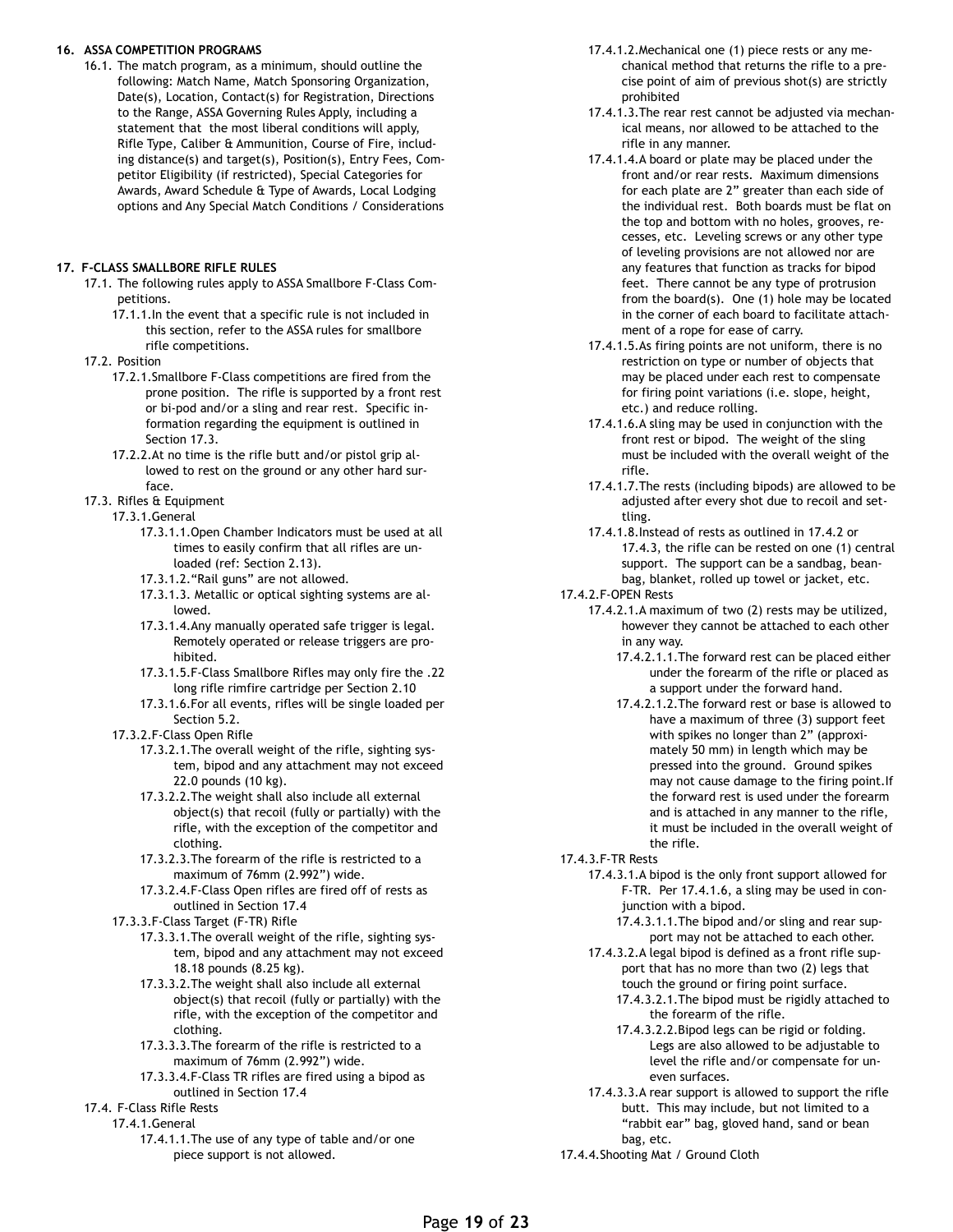- 17.4.4.1.Ground cloths and/or shooting mats are allowed and may be located under the rifle rest(s) and/or bipod. (ref: Section 1.5.4)
- 17.5. Personal Wind Indicators
	- 17.5.1.Personal wind indicators are allowed per Section 1.5.3.
- 17.6. Ammunition
	- 17.6.1.Ammunition is restricted to commercially available .22 long rifle caliber with a 40 grain lead projectile. (ref: Section 2.10)
- 17.7. Classifications
	- 17.7.1.Shooter classifications will be established from scores fired in competition.
	- 17.7.2.A minimum of 400 record shots is required for reclassification.
	- 17.7.3.Scores for F-Class Smallbore classifications are as follows:

| <b>Classificatio</b> | <b>Average Score</b> |
|----------------------|----------------------|
| High Master          | 98,00 and above      |
| Master               | 96.50 to 97.99       |
| Expert               | 94.00 to 96.49       |
| Sharpshoote          | 91.50 to 93.99       |
| Marksman             | <b>Below 91.49</b>   |

- 17.8. Disabled Shooters
	- 17.8.1.Disabled shooters are to apply to ASSA for modifications to positions and/or equipment per Section 9 or Section 10 for a Temporary Disability.
	- 17.8.2.Any dispensation for position and/or equipment modifications must be approved prior to competition.
- 17.9. Targets
	- 17.9.1.Official targets for smallbore F-Class competitions are the same targets utilized for smallbore prone events. (ref: Section 4.7) Targets to be utilized for each distance are as follows:
		- 17.9.1.1.The 50 yard target is the six (6) bullseye ISSF 50 meter target reduced for firing at 50 yards commonly designated by manufacturers as the "A-51".
		- 17.9.1.2.The 50 meter target is the six (6) bullseye ISSF target commonly designated by manufacturers as the "A-50".
		- 17.9.1.3.The 300 meter target reduced for firing at 100 yards is the three (3) bullseye ISSF target commonly designated by manufacturers as the "A-33".
		- 17.9.1.4.The 200 yard target is designated by manufacturers as the "A-21"
	- 17.9.2.All targets are to be clearly labeled as "F-Class" by either stickers, or in large bold letters either stamped or hand written in the upper right portion of the front side of the target.
	- 17.9.3."Backing" or "Backer" targets are required to be used at all ASSA Championship events.
	- 17.9.4.Binder clips are typically used to secure smallbore targets to a larger frame. It is the competitor's responsibility to properly secure their target and backing target (if applicable) to the frame.
- 17.10.Scoring
- 17.10.1.Targets will be scored per Section 11.
- 17.11.Match Conditions
	- 17.11.1.For ASSA Championships, a Match Official shall weigh all rifles prior to the first shot fired in the competition to confirm compliance per Section 17.3.2 and 17.3.3. The forearm of the rifle may also be measured to be 76mm (2.992") or less per Section 17.3.3.2.
	- 17.11.2.For all other competitions, the Match Official may weigh any and/or all rifles at their discretion prior to the start of the competition.
- 17.11.3.It is the competitor's responsibility and courtesy to others that they arrive in sufficient time to register, complete all equipment checks and set up for the match.
- 17.11.4.In the event that a rifle is reweighed after the competition has been completed and is found to be over the maximum weight limit, the competitor shall be disqualified for all fired stages during which that rifle was used. No refund of match fees will be provided.
- 17.11.5.F-Class smallbore may be conducted in conjunction with conventional or metric smallbore prone matches.
- 17.12.Course of Fire
	- 17.12.1.The following are recommended courses of fire for F-Class Smallbore to be conducted on targets outlined in Sections 4.7 and 17.9.
		- 17.12.1.1. "400 Aggregate" consisting of forty (40) shots: 20 shots @ 50y (or 50m) and 20 shots at 100y
		- 17.12.1.2."800 Aggregate" consisting of eighty (80) shots: 40 shots at 50y (or 50m) and 40 shots at 100y.
		- 17.12.1.3. "1600 Aggregate" consisting of one hundred sixty (160) shots: 100 shots at 50y (or 50m) and 60 shots at 100y.
		- 17.12.1.4."3200 Aggregate" consists of the "1600 Aggregate" fired over two (2) consecutive days 17.12.1.5. "6400 Aggregate" consists of the "1600
		- Aggregate" fired over four (4) consecutive days.
	- 17.12.2.Unlimited sighting shots are allowed both before and after the start of the first record shot on a target.
	- 17.12.3.National Records
		- 17.12.3.1.National records and the conditions in which they will be reviewed and formally recognized are outlined in Section 14.
- 17.13.Changing Rifles
	- 17.13.1.Competitors are allowed to change rifles to another of the same type (i.e. Open to Open, F-T/R to F-T/R) either between fired stages (of a multiple stage match) or between fired matches.
	- 17.13.2.Changing of a rifle during the firing of a single stage after their first record shot is fired is prohibited, unless it has been deemed disabled by the Match Director or Range Officer (ref: Section 5.6). Any claim for a disabled rifle must be made immediately by the competitor to the Range Officer for inspection.
		- 17.13.2.1.All record shots fired up to the time of a disabled rifle claim is made will stand as part of the official score.
		- 17.13.2.2.In the event of a disabled rifle, competitors will be granted a continuation of fire per Section 6.13.3.

### **18. GENERAL REGULATIONS FOR ASSA SANCTIONED MATCHES**

- 18.1. Match sponsors are to follow the rules as outlined for the type of competition being conducted in order to provide uniformity for reporting, awards, fee structures, etc. Specific requirements for Registered and Approved matches are outlined in the applicable sections below.
- 18.2. ASSA APPROVED TOURNAMENTS
	- 18.2.1.The application process and approval process to conduct an ASSA APPROVED match is outlined below. This should be completed at least thirty (30) days in advance:
		- 18.2.1.1.Send the completed match application to ASSA with a copy of the preliminary match program
		- 18.2.1.2.ASSA will review and advise the match sponsor if approval is granted via email (prefer-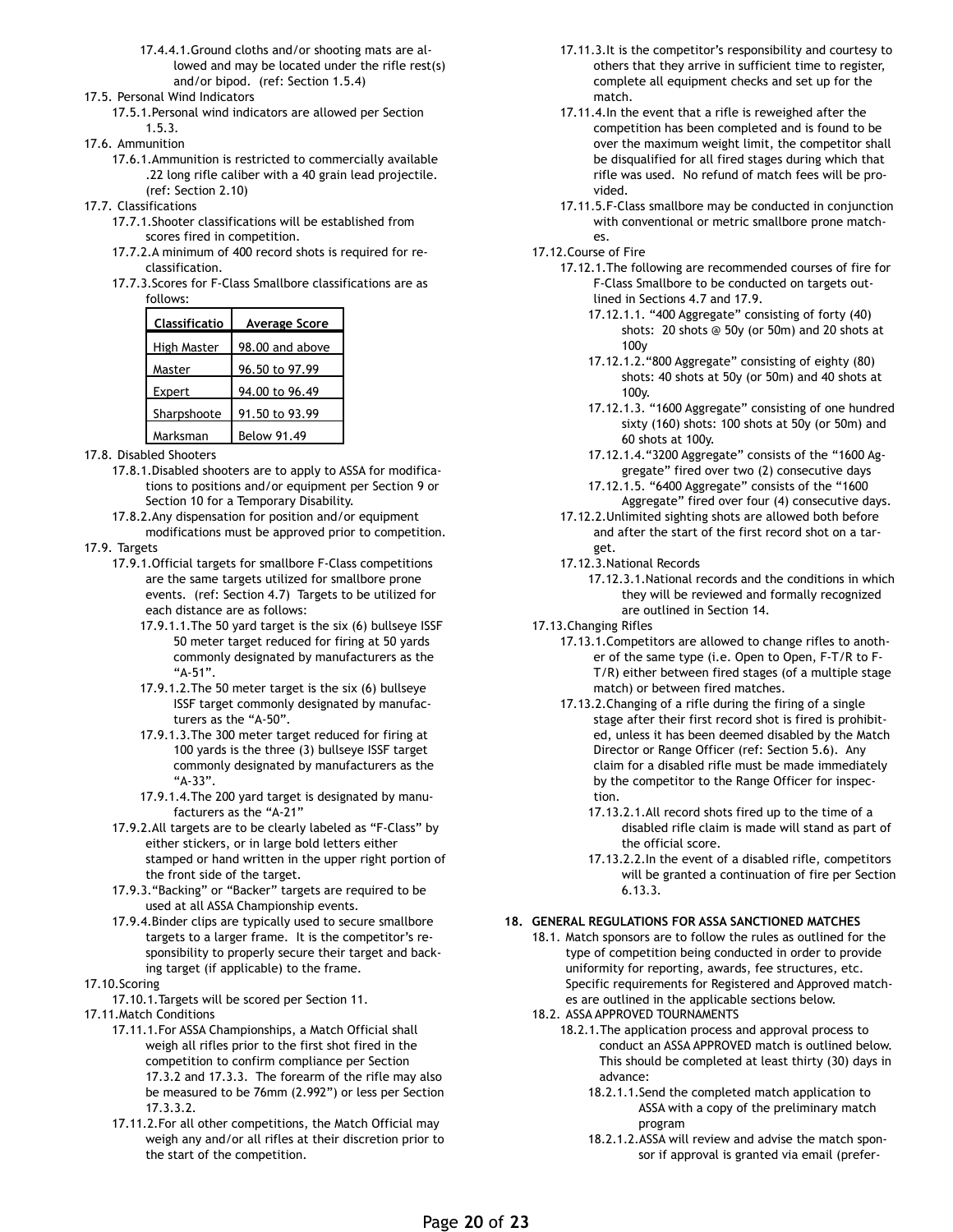able) or other means. ASSA may make corrections to match programs submitted by sponsoring organizations in order to obtain approval. Failure of the sponsoring organization to accept and comply with the match program returned by the ASSA will result in rejection of the application.

- 18.2.1.3.Upon issue of ASSA approval, no major changes to the match program are allowed without prior notification and acceptance by ASSA (with the exception of typos, etc.).
- 18.2.1.4.MATCH CANCELLATION
	- 18.2.1.4.1.If a tournament is canceled, ASSA is to be immediately notified by the match sponsor, along with a rescheduled date if possible.
- 18.2.1.5.COMPETITOR CLASSIFICATION
	- 18.2.1.5.1.The ASSA assigned classification system should be used, but is not mandatory.
- 18.2.1.6.COURSE OF FIRE
	- 18.2.1.6.1.The course of fire for an Approved Match is up to the discretion of the match sponsor. Note that only specific courses of fire are used to establish ASSA competitor classification. Scores submitted from non-standard courses of fire will not be used for classification purposes.
	- 18.2.1.6.2.National records CANNOT be established at Approved matches.
- 18.2.1.7.AWARDS
	- 18.2.1.7.1.The award schedule is to be outlined in the match program, with all awards furnished by the sponsor. The minimum awards are to include the Winner (highest score regardless of any category/class). The match sponsor shall issue all awards within one (1) month (30 calendar days) of completion of the match. The method to present awards is at the option of the sponsor, however it must be outlined in the match program (i.e. cash, trophies, medals, etc.). Classes may be combined due to limited entries, however the combination sequence must be outlined in the match program.
	- 18.2.1.7.2.Failure of match sponsors to distribute awards and provide match reports may result in their disqualification from being allowed to conduct ASSA matches in the future.
- 18.2.1.8.ENTRY FEES
	- 18.2.1.8.1.A standard ASSA registration fee will be assessed for per competitor. The ASSA fee will be established at the outset of each calendar year. This fee is to be forwarded to ASSA with the match report for all Approved Tournaments.
	- 18.2.1.8.2.Sponsor Entry Fees: The match entry fee is set by the sponsoring organization. The entry fee must be stated in the match program along with the ASSA registration fee.
- 18.2.1.9.ASSA MEMBERSHIP for PARTICIPATION
	- 18.2.1.9.1.ASSA membership is encouraged but not required for entry into registered competitions. Sponsors are encouraged to accept ASSA membership applications (along with fees per the

established rates) from anyone that wants to join the ASSA. Sponsors are to forward ASSA membership applications and fees to ASSA with the required match report.

- 18.2.1.10.MATCH REPORT
	- 18.2.1.10.1.The Match Director shall send a match report to the ASSA within one (1) month [30 calendar days] of completion of the match. The report, at a minimum is to include:
		- 18.2.1.10.1.1.Registration information for each competitor that includes their name, address, telephone number, ASSA member number & email address
		- 18.2.1.10.1.2.Classification
		- 18.2.1.10.1.3.Number of shots fired
		- 18.2.1.10.1.4.Copy of the match program
		- 18.2.1.10.1.5.Copy of the final results bulletin
		- 18.2.1.10.1.6.Copy of all bulletins issued by the Match Director
		- 18.2.1.10.1.7.Copy of awards presented for both individual & team matches (include number of awards, type, value, etc.)
- 18.3. ASSA REGISTERED TOURNAMENTS
	- 18.3.1.The application process and approval process to conduct an ASSA REGISTERED match is outlined below. This should be completed at least thirty (30) days in advance:
		- 18.3.1.1.Send the completed match application to ASSA with a copy of the preliminary match program
		- 18.3.1.2.ASSA will review and advise the match sponsor if approval is granted via email (preferable) or other means. ASSA may make corrections to match programs submitted by sponsoring organizations in order to obtain approval. Failure of the sponsoring organization to accept and comply with the match program returned by the ASSA will result in rejection of the application.
			- 18.3.1.2.1.Upon issue of ASSA approval, no major changes to the match program are allowed without prior notification and acceptance by ASSA (with the exception of typos, etc.).
			- 18.3.1.2.2.ASSA will determine if an official Referee will be assigned to the competition and provide notification. In the event that a referee is not assigned, a Jury shall be formed at the direction of the Match Director.
		- 18.3.1.3.MATCH CANCELLATION
			- 18.3.1.3.1.If a tournament is canceled, ASSA is to be immediately notified by the match sponsor, along with a rescheduled date if possible.
		- 18.3.1.4.COMPETITOR CLASSIFICATION
			- 18.3.1.4.1.The ASSA classification and category system must be used for all Registered matches. Match sponsors are allowed to use an expanded classification system when marksman and/or unclassified competitors are entered in large numbers.
		- 18.3.1.5.COURSE OF FIRE
			- 18.3.1.5.1.The course of fire for a Registered Match must be in compliance with ASSA rules. The specific courses of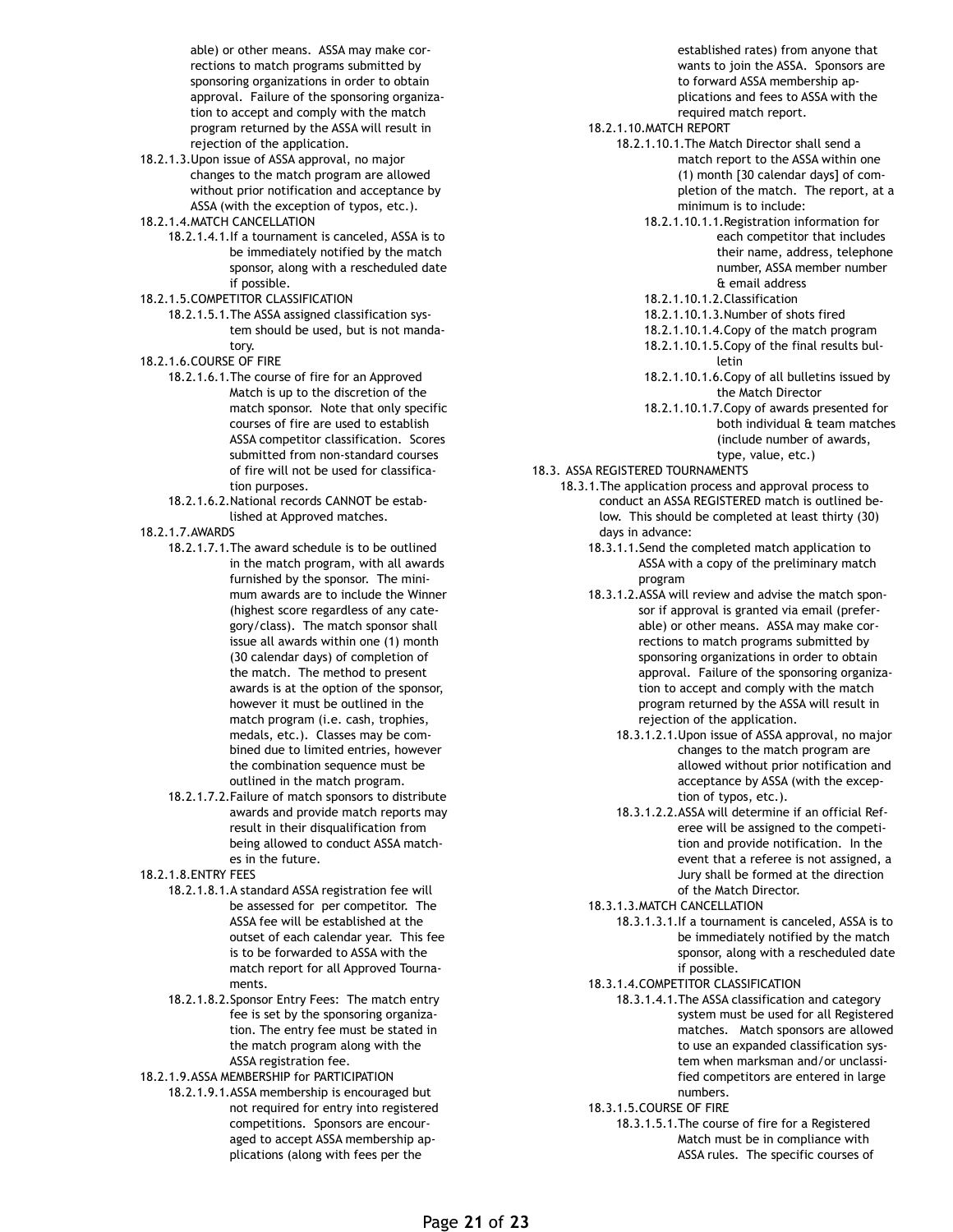fire for Registered Matches are used to establish ASSA competitor classifications.

- 18.3.1.5.2.National records can only be established at Registered matches.
- 18.3.1.6.AWARDS
	- 18.3.1.6.1.The award schedule is to be outlined in the match program , with all awards furnished by the sponsor. The match sponsor shall issue all awards within one (1) month (30 calendar days) of completion of the match. The method to present awards is at the option of the sponsor, however it must be outlined in the match program (i.e. cash, trophies, medals, etc.). Classes may be combined due to limited entry numbers, however the combination sequence must be outlined in the match program.
	- 18.3.1.6.2.Minimum match awards for Registered matches are as follows:
		- 18.3.1.6.2.1.Winner for each individual fired match
		- 18.3.1.6.2.2.Winner for each individual fired aggregate
		- 18.3.1.6.2.3.High scoring competitor in each class for each match
		- 18.3.1.6.2.4.Team awards as outlined in the match program
	- 18.3.1.6.3.Failure of match sponsors to distribute awards and provide match reports may result in their disqualification from being allowed to conduct ASSA matches in the future.
- 18.3.1.7.Official Bulletin Changes
	- 18.3.1.7.1.No Official Bulletin can be changed except by the Match Director, Referee or match Jury. In the case where the bulletin is changed, it must be done as early as possible and prior to the end of the challenge period and any awards presentations if possible. Correction and/or modification to the bulletin after the start of the match are limited to:
		- 18.3.1.7.1.1.Correction of error for the program schedule of awards
		- 18.3.1.7.1.2.Typos
		- 18.3.1.7.1.3.Aggregate bulletins where there is a math error and total score does not match the subaggregate scores
		- 18.3.1.7.1.4.When a competitor or team is disqualified
- 18.3.1.8.ENTRY FEES:
	- 18.3.1.8.1.A standard ASSA registration fee will be assessed for per competitor. The ASSA fee will be established at the outset of each calendar year. This fee is to be forwarded to ASSA with the match report for all Registered Tournaments.
	- 18.3.1.8.2.Entry fees for competitions are set by the Sponsoring Organization and must be listed in the match program.
- 18.3.1.9.TOURNAMENT OFFICIALS AS COMPETITORS 18.3.1.9.1.Officials are allowed to participate as competitors in Approved, Registered, Regional, and State level matches. Match officials are NOT allowed to

compete in the ASSA National Championships.

- 18.3.1.10.ASSA MEMBERSHIP for PARTICIPATION
	- 18.3.1.10.1.ASSA membership is encouraged but not required for entry into registered competitions. Sponsors are encouraged to accept ASSA membership applications (along with fees per the established rates) from anyone that wants to join the ASSA. Sponsors are to forward ASSA membership applications and fees to ASSA with the required match report.
- 18.3.1.11.MATCH REPORT
	- 18.3.1.11.1.The Match Director shall send a match report to the ASSA within one (1) month [30 calendar days] of completion of the match. The report, at a minimum is to include:
		- 18.3.1.11.1.1.Registration information for each competitor that detailsame, address, their name, telephone number, ASSA member number & email address 18.3.1.11.1.1.1.Classification
			- 18.3.1.11.1.1.2.Number of shots fired 18.3.1.11.1.1.3.Copy of the match
				- program
			- 18.3.1.11.1.1.4.Copy of the final results bulletin
			- 18.3.1.11.1.1.5.Copy of all bulletins issued by the Match Director
			- 18.3.1.11.1.1.6.Copy of awards presented for both individual & team matches (include number of awards, value, etc.)
			- 18.3.1.11.1.1.7.National records report (if any are set) along with all targets being submitted for consideration of a national record
- 18.3.1.12.FINAL RESULTS BULLETIN
	- 18.3.1.12.1.A final results bulletin of the final match results must be sent to each match competitor within one (1) month [30 calendar days] of completion of the competition.
		- 18.3.1.12.2.It is preferred to either send the bulletins electronically via email (being courteous and using the blind copy feature as not to expose everyone's email) or provide directions on how to download/print the results from a website. If a competitor does not have a means to receive or access the bulletin via electronic methods, the match sponsor shall send a hard copy upon request.
- 18.3.1.13.AWARDS
	- 18.3.1.13.1.Match programs should contain an overview of awards. In many instances, that also includes a break down for classification and special categories. The match program should also include award schedules for minimum entries for each award. Note that awards may be combined if there are not enough entries.
	- 18.3.1.13.2.The following is a recommended system to combine categories in order